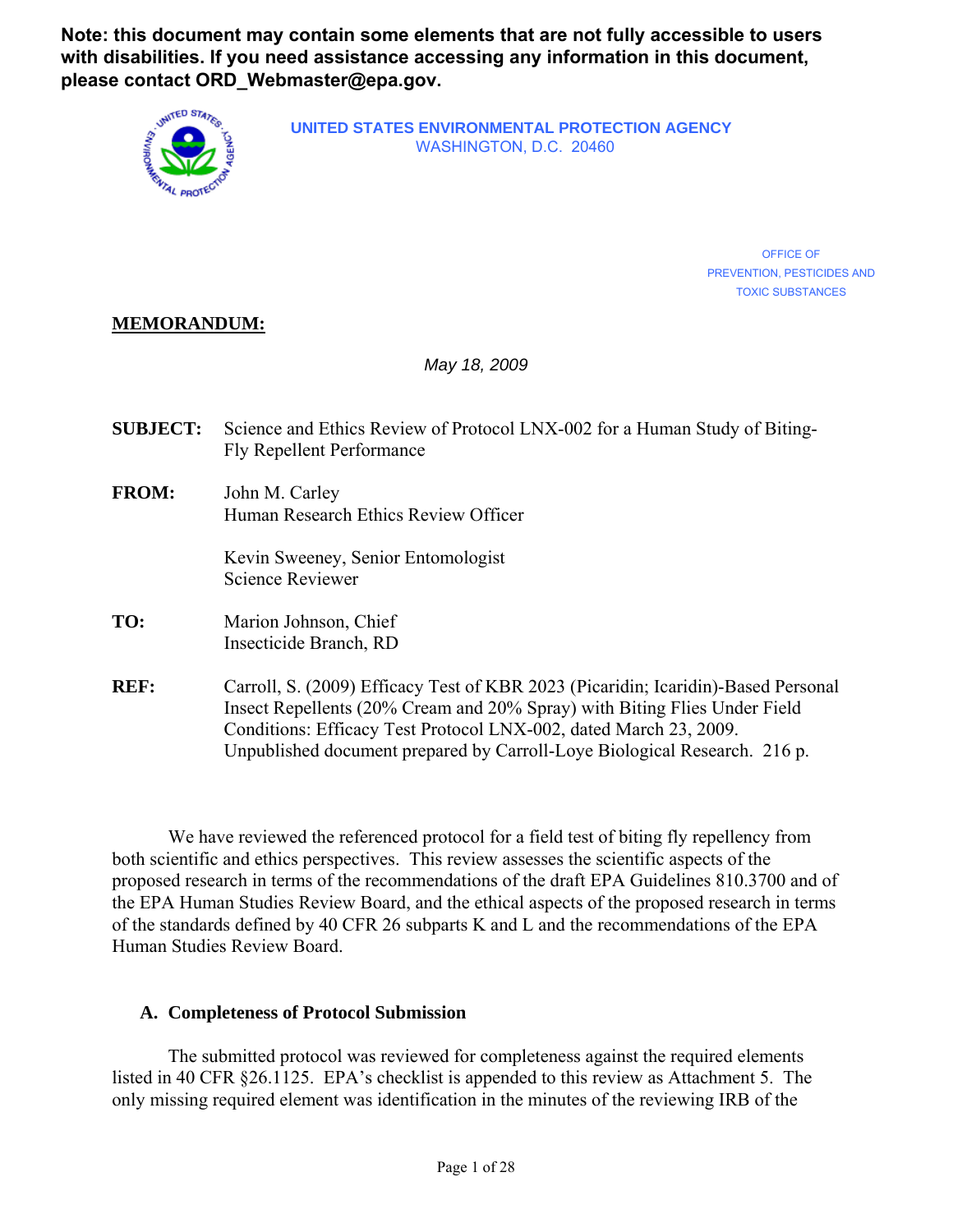specific changes called for in the consent forms, and the basis for them. This deficiency does not compromise a review of the protocol.

In addition to the protocol itself (pp. 1-30) and the associated informed consent documents as approved by the Independent Investigational Review Board, Inc., (IIRB) (pp. 34- 52), the following supporting documents were considered in this review:

- PI Annotations to protocol (pp. 31-33)
- Documentation of changes by CLBR and IIRB to consent forms (pp. 53-60)
- Data Recording Forms (pp. 61-70)
- Test product labels and MSDSs (pp. 71-82)
- Toxicology Profile of KBR 3023 (pp. 83-84)
- HSR Training records for investigators (pp. 85-86)
- Index of CLBR↔IIRB Correspondence (pp. 88-89)
- Protocol (3/1/8/09) and supporting materials as originally submitted to IIRB (pp. 90-173)
- IIRB (3/23/09) request for additional documentation (p. 174)
- CLBR response, including revised protocol of  $3/23/09$  (pp. 175-209)
- IIRB Approval letter of  $3/24/09$  (pp. 211-212)
- IIRB Minutes of  $3/24/09$  meeting (pp. 215-216)

Two required elements were submitted separately:

- IIRB Membership Roster (1/6/09)
- IIRB Policies and Procedures (10/27/08)

# **B. Summary Assessment of Ethical Aspects of the Proposed Research**

This section summarizes the ethical aspects of the proposed research. Supporting details are in Attachment 1.

- **1. Societal Value of Proposed Research:** This study will test the field efficacy against biting flies of two conditionally registered formulations containing the active ingredient Picaridin (KBR 3023) at 20% concentration. EPA requires efficacy testing of these specific formulations to support continued registration of the products. Direct testing of the duration of efficacy is important because consumers, who rely on repellents to avoid insect bites, cannot readily assess the efficacy of a product independent of EPA's approval. There is potential benefit to society in demonstrating field effectiveness of picaridin repellents at this concentration, which users may prefer to other repellent products because of their cosmetic or other qualities.
- **2. Subject Selection:** Subjects will be recruited from a "Volunteer Database" of previous subjects and others who have asked to be added to the database. The database is racially diverse, 75% in the age range from 20-40 and 25% in the range 40-55. The youth and high education levels of candidates in the database reflect the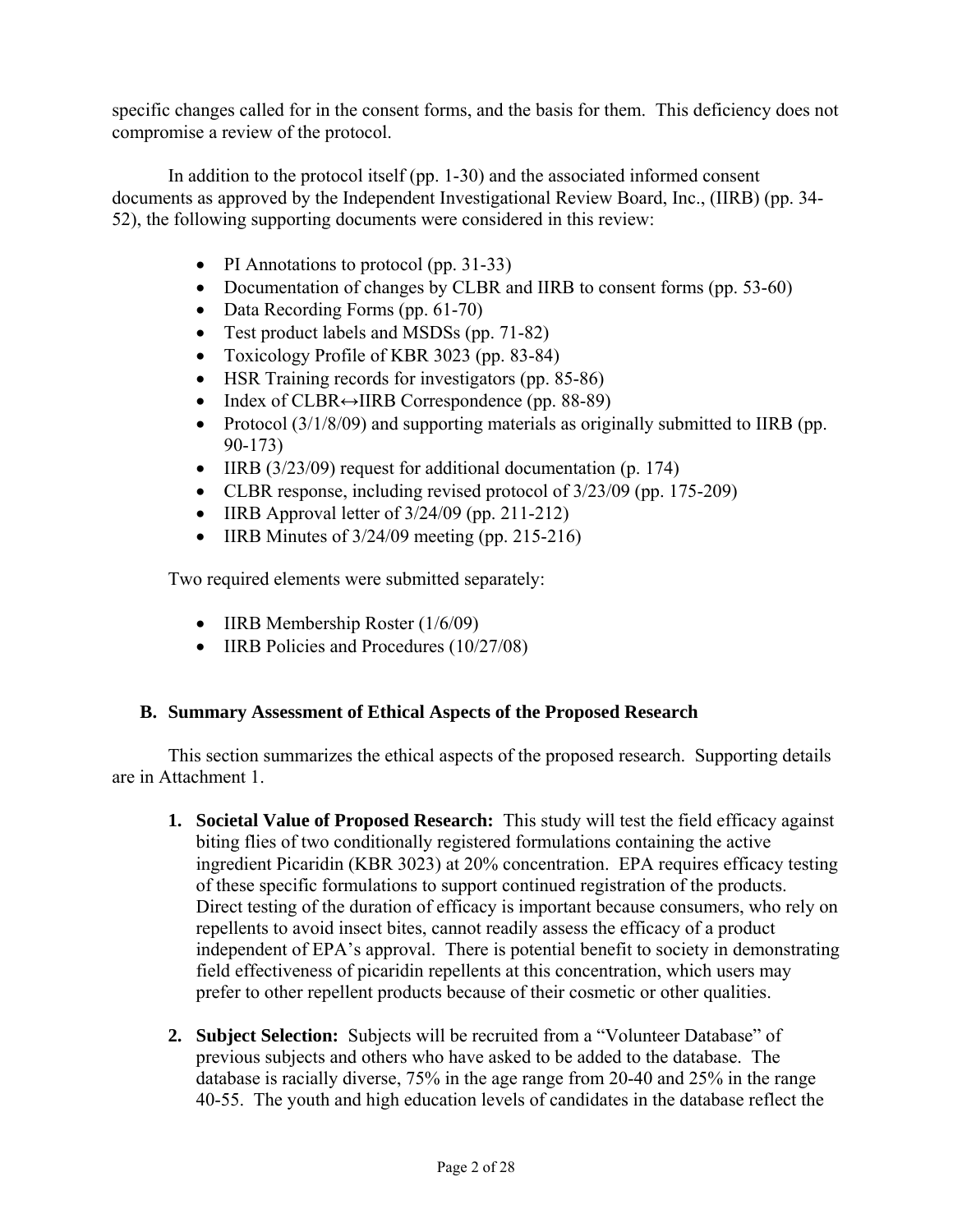university community where the laboratory is located. Explicit factors exclude as subjects children, pregnant or lactating women, those in poor health or physical condition, or those unable to speak and read English. The sample will thus not be fully representative of the population of potential repellent users. There is no indication that any subjects will be from populations vulnerable to coercion or undue influence.

Two "experienced" subjects will serve as untreated controls to verify ambient biting pressure from mosquitoes in the field. The protocol specifies additional inclusion criteria for these experienced subjects, and they will see a different consent form from that used for treated subjects.

**3. Risks to Subjects:** The protocol and consent form discuss risks of five kinds: risks from exposure to the test materials; risks from exposure to biting arthropods; risks from exposure to disease vectors; risks of physical stress in the test environment; and risks of stress from learning the results of a pregnancy test. All practical steps to minimize subject risks have been taken.

The test material is accurately characterized in the Informed Consent Form as an eye irritant, harmful if swallowed—consistent with the required hazard statements on the registered product label.

Because of the generally low acute and chronic hazard profile of the material, the design of the research to minimize exposure, and the training of subjects to remove landing flies before they have time to probe or bite, the probability of the identified risks is accurately characterized as "extremely small".

- **4. Benefits:** There are no direct benefits to subjects. This is made clear in the protocol and Informed Consent. If the testing shows good field efficacy the direct beneficiary of the research is likely to be the sponsor. Assuming eventual regulatory approval, indirect beneficiaries may also include repellent users who prefer these products to other repellents.
- **5. Risk/Benefit Balance:** No practical opportunities to further reduce risk to subjects while maintaining the robustness of the scientific design have been overlooked. The residual risk to subjects is very low, and reasonable in light of the potential benefits of the data to future repellent users.
- **6. Independent Ethics Review:** The Independent Investigational Review Board, Inc., of Plantation FL has reviewed and approved the protocol and informed consent materials. The IIRB, Inc., is independent of the investigators and sponsors. Satisfactory documentation of IIRB procedures and membership was provided.
- **7. Informed Consent:** The protocol contains a complete and satisfactory description of the process by which potential subjects, both treated and untreated, will be recruited and informed and for seeking their written consent to participate. A copy of the Informed Consent Form showing approval by the IIRB is included in the protocol.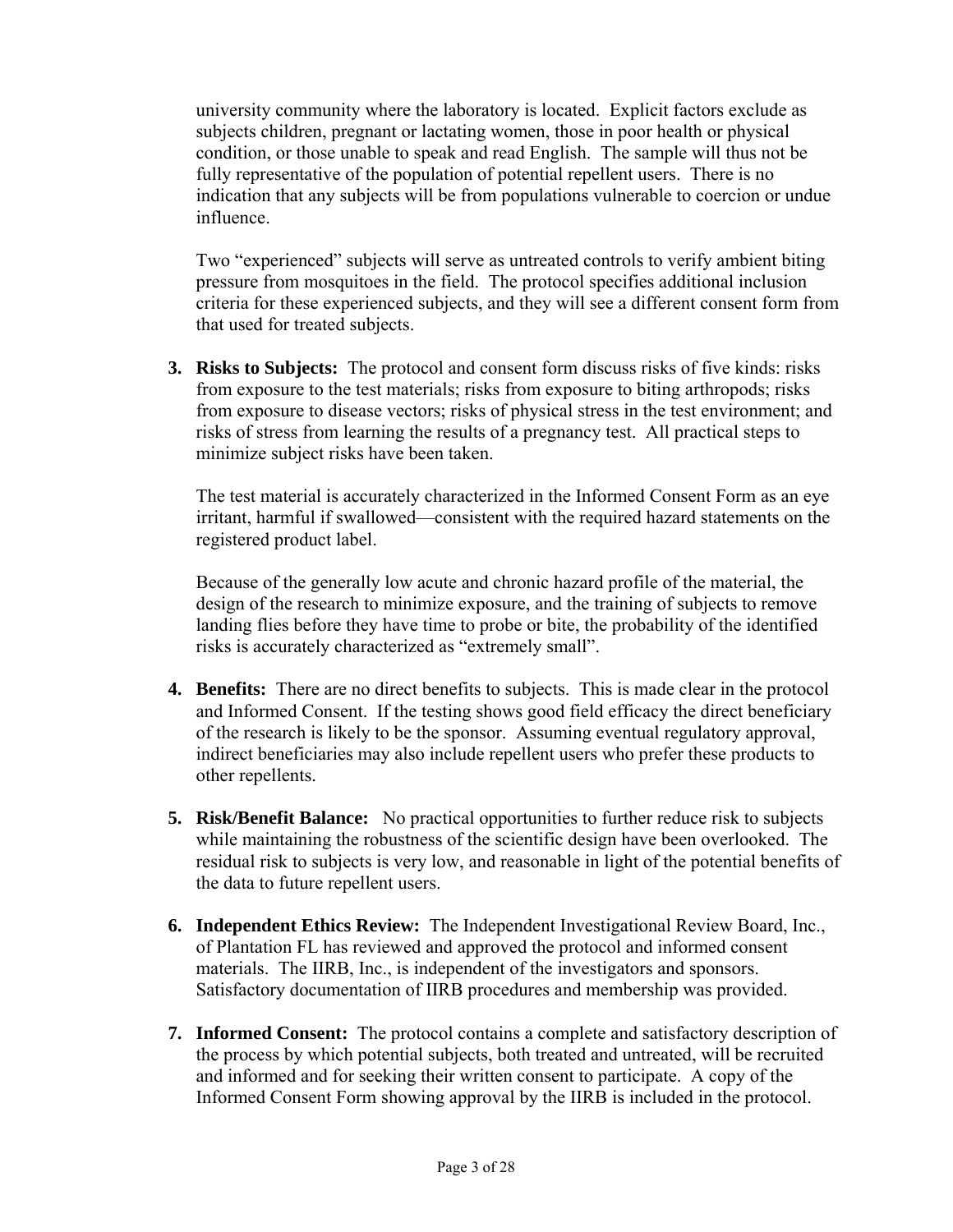Separate Informed Consent Forms are provided for use for and are appropriate for the untreated control subjects and repellent-treated subjects.

**8. Respect for Subjects**: Methods proposed for managing information about prospective and enrolled subjects will protect their privacy from compromise. Subject names and other personal information are linked on only one form to their arbitrary "subject number"; in all other data collection forms subjects are identified only by their assigned number.

Subjects—treated and untreated—will be free to withdraw at any time, and will be reminded of this at several points. Subjects who withdraw will be compensated for time spent up to the point of withdrawal; alternate subjects who are not needed for the field trial will be compensated for their inconvenience. Medical care for researchrelated injuries will be provided at no cost to the subjects.

# **C. Compliance with Applicable Ethical Standards**

This is a protocol for third-party research involving intentional exposure of human subjects to a pesticide, with the intention of submitting the resulting data to EPA under the pesticide laws. Thus the primary ethical standards applicable to this proposal are 40 CFR 26, Subparts K and L. In addition, the requirements of FIFRA  $\S 12(a)(2)(P)$  for fully informed, fully voluntary consent of subjects apply. Because the test will be conducted in California, the provisions of the California Code of Regulations, Title 3, §6710 apply as well. A point-by-point evaluation of how the requirements of 40 CFR 26 Subparts K and L and the criteria for protocol evaluation recommended by the HSRB are addressed is appended as Attachment 1.

No deficiencies requiring correction relative to 40 CFR 26, subparts K and L, or to FIFRA  $\S 12(a)(2)(P)$  were identified in this review. We defer to reviewers in the California Department of Pesticide Regulation to assess compliance with applicable California state requirements.

One drafting error in the protocol should be corrected. In section 4.7.7 (lines 828-829) the entry "More than one biting insect attempts to bite during any exposure period" should be moved from its current placement under the heading "All subjects" to a position under the heading "Individual subjects." As it stands, if two flies attempted to bite two different subjects in the same exposure period, the whole test would be stopped.

40 CFR 26 Subpart L, at §26.1703, as amended effective August 22, 2006, provides in pertinent part:

EPA shall not rely on data from any research involving intentional exposure of any human subject who is a pregnant woman (and therefore her fetus), a nursing woman, or a child.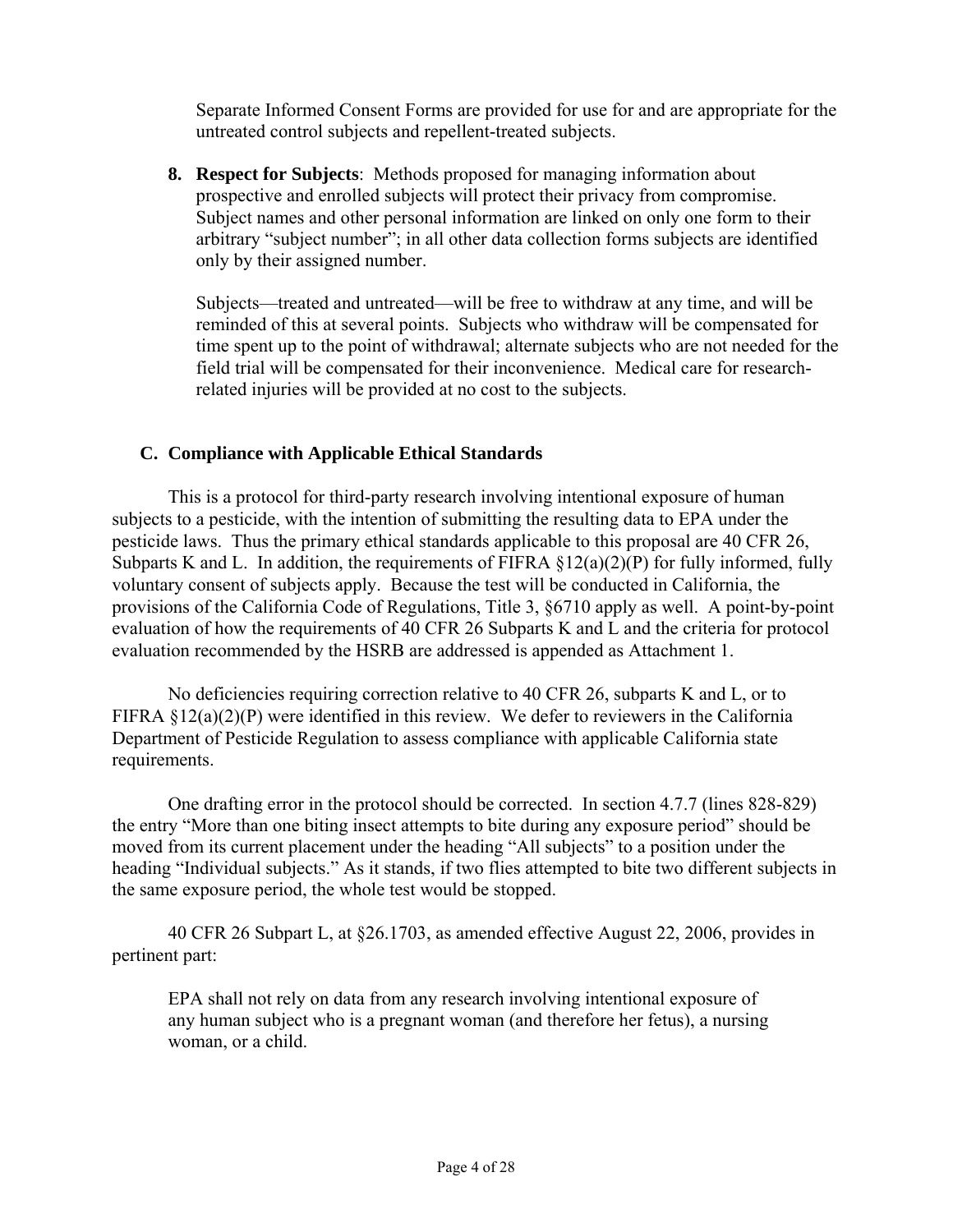The protocol requires that subjects be at least 18 years old and excludes female subjects who are pregnant or lactating. Thus §26.1703 would not forbid EPA to rely on a study executed according to this protocol.

# **D. Summary Assessment of Scientific Aspects of the Proposed Research**

The study will test the field efficacy as a biting fly repellent of two conditionally registered repellent products containing picaridin (KBR 3023). The objective of the study is to quantify the efficacy of the formulations to prevent biting fly landings in the field.

Biting pressure will be monitored for five minutes every 30 minutes during the test by two untreated subjects. One landing is required in five minutes for the test to continue. Biting flies landing on untreated subjects will be aspirated by the attending technicians to prevent biting and for later identification. Treated subjects will work in pairs to facilitate observations, and will expose treated skin for 1 minute at 15 minute intervals until they experience a confirmed landing with intent to bite (LIBe) or until the end of the test period—whichever comes first.

- **1. Study design:** The objective is to test the field repellent efficacy of the conditionally registered KBR 3023 formulations against biting flies. This objective can be met by the study as proposed.
- **2. Statistical design:** The sample size of 10 treated subjects per test material is larger than is required by EPA guidelines—large enough to ensure robust averages across subjects, but small enough to be economical. Two untreated subjects are proposed to establish and confirm ambient biting pressure; no statistical comparisons to the untreated controls are proposed. No positive control or negative vehicle control is proposed. Because the test materials differ, efficacy testing will not be entirely blinded, but technicians recording results will not know which formulation has been applied to each subject. Repellency will be reported as "Complete Protection Time", calculated as the mean time across all treated subjects from application of the repellent to the first confirmed landing with intent to bite (LIBe). Time of LIBes will be reported with a precision of 30-minute intervals, with standard deviation and 95% confidence interval, as called for by EPA's guidelines. Results will also be subjected to Kaplan-Meier survival analysis.
- **3. How and to what will human subjects be exposed?** A standardized "typical consumer dose," determined in the dose determination phase of the earlier study LNX-001 and reported in MRID 47506401, expressed as volume per unit area, is scaled to the measured surface area of each subject's limb and applied by a technician to the subject's forearm or lower leg. The repellent will remain in place for 8 to 14 hours during the field test. In addition, subjects in the field will be exposed to potential bites by wild mosquitoes, and (with very low probability) to arthropodborne diseases.
- **4. Endpoints and Measures:** Complete protection time (CPT) will be measured as the mean time from initial application of a typical consumer dose until the first confirmed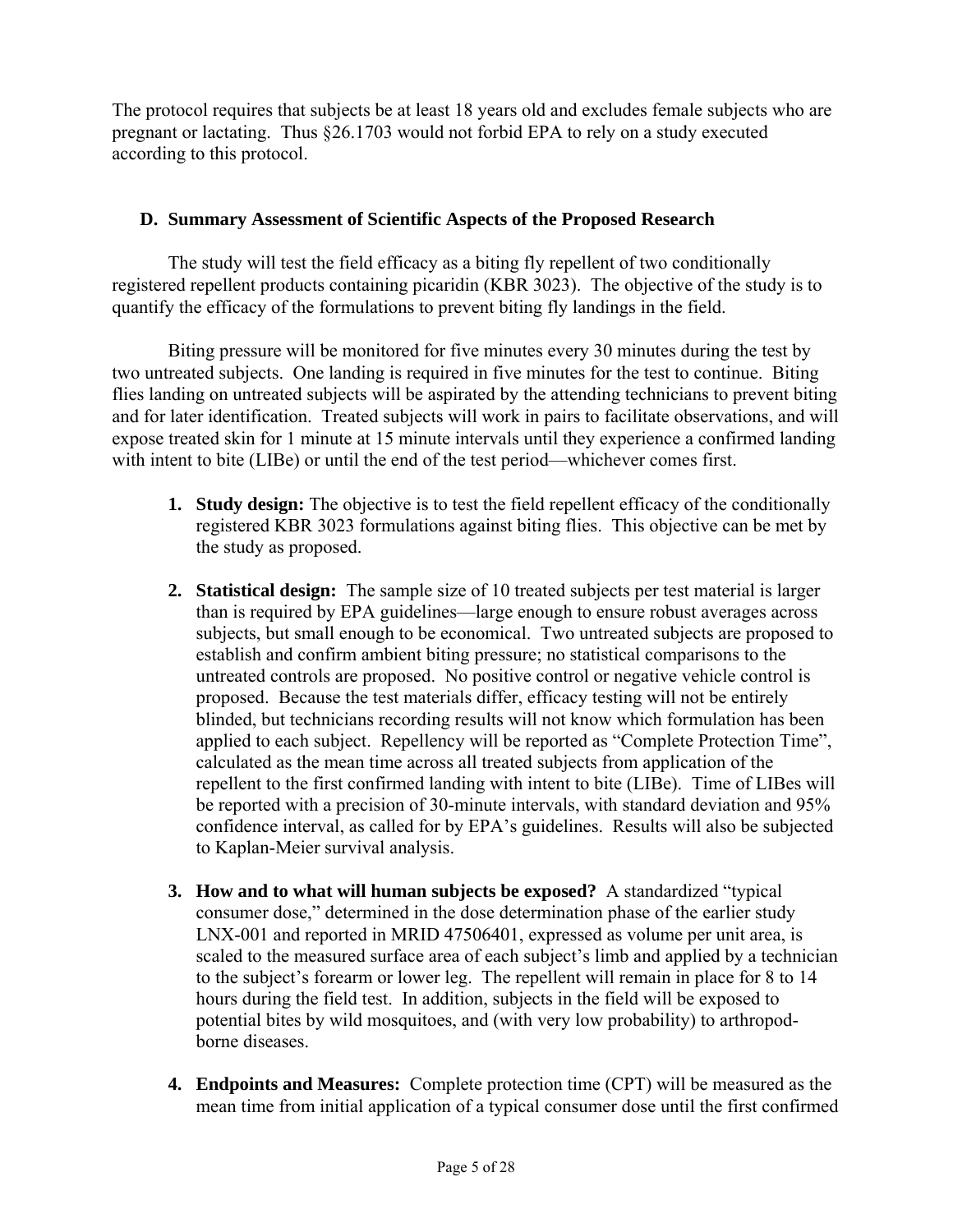LIBe, and will be presented with standard deviation and 95% confidence interval. Subjects will be trained to remove landing flies before they have time to bite. In the field subjects will work in pairs, checking each other as well as themselves. All reported LIBes will be verified by a research technician.

# **E. Compliance with applicable Scientific standards**

This protocol adequately addresses the following elements according to applicable scientific standards:

- Scientific objectives
- Experimental design for achieving objectives
- Methods for estimating dose of test material
- Quantification of efficacy of the test materials
- Data collection, compilation and summary of test results
- Discussion of the statistical power of the study.
- Justification for sample size in dosimetry and repellency phases
- Rationale for use of two untreated negative control subjects to monitor biting pressure.

This protocol does not adequately address the following elements:

- Justification for biting pressure. Low biting pressure could lead to right censored data.
- Justification for sampling once for five minutes every 30 minutes instead of for one minute every 15 minutes.

# Attachments:

- 1. Summary Review of Carroll-Loye Protocol LNX-002 dated 3/23/2009
- 2. §26.1111 Criteria for IRB approval of research
- 3. §26.1116 General requirements for informed consent
- 4. §26.1117 Documentation of informed consent
- 5. §26.1125 Criteria for Completeness of Proposals for Human Research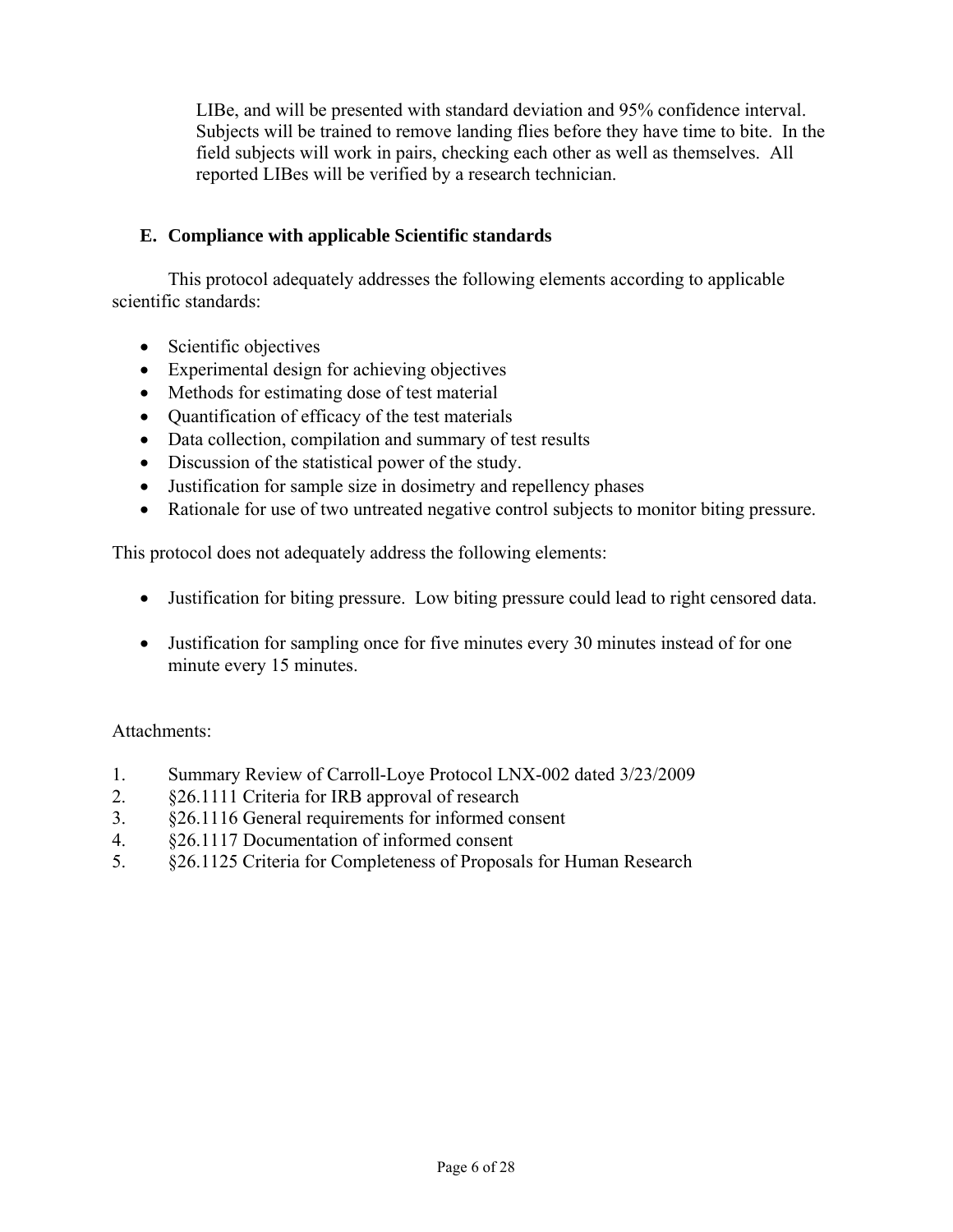### **EPA Protocol Review: LNX-002**

**Title:** Efficacy Test Protocol #LNX-002: Efficacy Test of KBR 3023 (Picaridin; Icaridin)-Based Personal Insect Repellents (20% Cream and 20% Spray) with Biting Flies under Field Conditions

**Date:** 23 March 2009

## **Principal Investigator and any sub-investigators:**  Scott P. Carroll, Ph.D.

#### **Participating Laboratories:**

Carroll-Loye Biological Research, Inc. 711 Oak Avenue Davis CA 95616

- **Sponsor:** Lanxess Corporation 111 RIDC Park West Drive Pittsburgh PA 15275-1112
- **IRB:** Independent Investigational Review Board, Inc. 6738 West Sunrise Blvd. Suite 102 Plantation FL 33313

#### **1. Societal Value of Proposed Research**

### **(a) What is the stated purpose of the proposed research?**

"The objective of this study is to determine the duration and efficacy of the Test Material(s) in repelling biting flies . . . when applied at a typical consumer dose. . . . The study will primarily target black flies, but may substitute or include other flies [no-seeum flies, horse or deer flies, or stable flies] depending on seasonal availability in nature."

"Efficacy and duration will be measured as Complete Protection Time, or CPT, defined herein as the time between application of test material and the First Confirmed Probing called 'Landing with Intent to Bite' or 'LIBe', defined as when a biting fly lands on the treated test skin of a subject and ceases locomotion. A 'First Confirmed LIBe' is that which is followed by another within 30 minutes." (p. 5)

## **(b) What research question does it address? Why is this question important? Would the research fill an important gap in understanding?**

"The US Centers for Disease Control (CDC) has acknowledged the existence of substantial consumer interest in new and effective insect repellent products, including the choice of a variety of formulations, delivery systems, and concentrations of active ingredient. Of the three DEET-alternatives currently considered by CDC to have public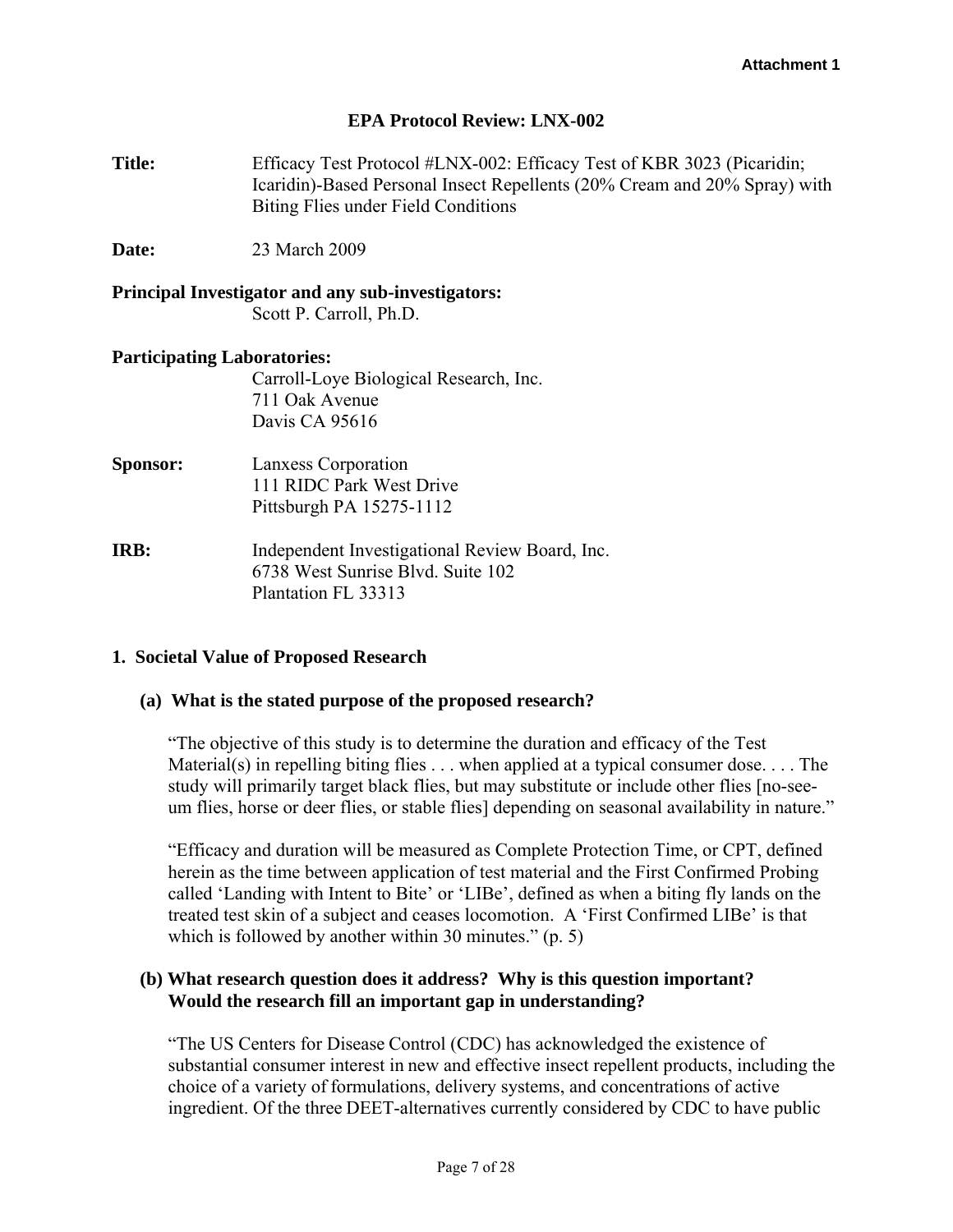health value, Picaridin probably has the highest broad-spectrum efficacy. However, few Picaridin products are currently available to US consumers. US EPA has requested new, US-based efficacy data as a condition of registration for the test products. The purpose of this study is to provide those efficacy data. The information will also be used in product labeling."  $(p. 6)$ 

### **(c) How would the study be used by EPA?**

EPA will consider the study in defining acceptable label claims for repellent efficacy for the test materials.

## **(d) Could the research question be answered with existing data? If so, how? If not, why not?**

The concentration of KBR 3023 in this product is higher than that in other registered repellents containing it, so EPA requires product-specific efficacy data to support its registration. No previous field testing of these products against biting flies has been conducted.

## **(e) Could the question be answered without newly exposing human subjects? If so, how? If not, why not?**

"Human subjects are . . . the target system for the test material, and sufficiently reliable models for repellency testing have not been developed." (p. 6)

## **2. Study Design**

# **(a) What is the scientific objective of the study? If there is an explicit hypothesis, what is it?**

"The objective of this study is to determine the duration and efficacy of the Test Material(s) in repelling biting flies  $\ldots$  when applied at a typical consumer dose." (p. 5)

No explicit hypothesis is stated.

## **(b) Can the study as proposed achieve that objective or test this hypothesis?**

The objective quoted above can be achieved by the study as proposed.

## **2.1 Statistical Design**

## **(a) What is the rationale for the choice of sample size?**

"In efficacy testing, we will use 10 subjects per treatment and 2 untreated control subjects per field trial." (p. 17) The rationale for this sample size appears on pp. 17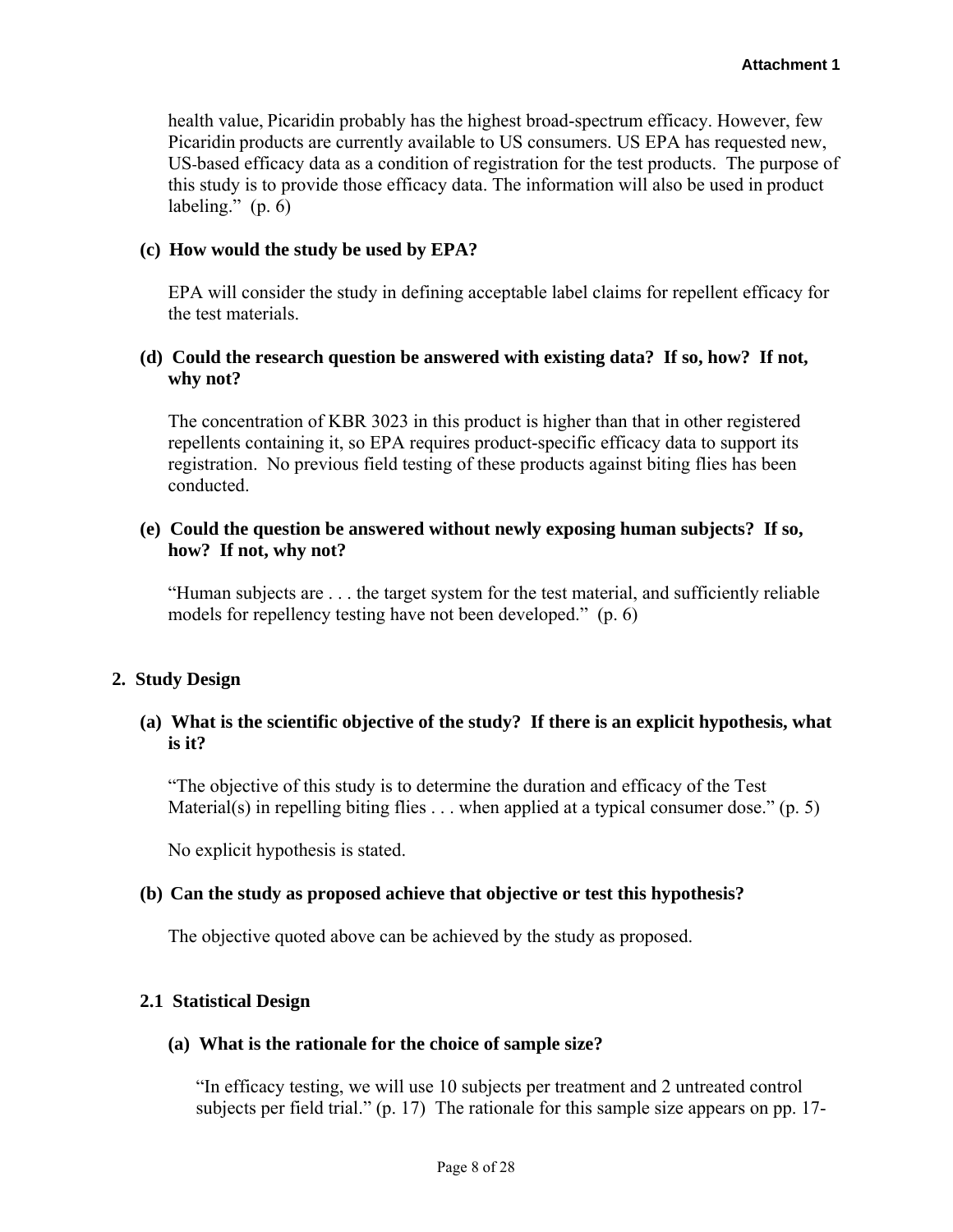19. A sample size of 10 reflects a compromise between cost and precision; it is larger than the minimum of 6 required by EPA's 1999 guideline, and promises to provide an acceptably robust measure of average complete protection time at reasonable cost.

"Our chosen sample size of 10 subjects will improve precision in estimating test material performance. This sample, which is larger than that traditionally required by US EPA, is implemented at considerable expense to the study sponsor, but is consistent with suggestions from HSRB advisors to EPA. The resulting data set will provide values suitable for any additional statistical characterizations of repellent performance that EPA may wish to employ in developing labeling language for the Test Materials." (p. 27)

# **(b) What negative and positive controls are proposed? Are proposed controls appropriate for the study design and statistical analysis plan?**

"In efficacy testing, we will use . . . 2 untreated control subjects per field trial." (p. 17) "There are no controls by which the formulation matrices without the repellent active ingredient are tested." (p. 19) There are no positive controls. Use of two untreated controls to confirm continued pest pressure throughout the field testing is appropriate for the study design. Omission of matrix and positive controls is appropriate for the study design. No direct comparisons of treated and untreated subjects are contemplated.

# **(d) How is the study blinded?**

"Because the treated condition will be evident to experimenters and subjects, neither group will be effectively blinded. However, within the treated group, the two treatments will be indistinguishable to test subjects and technicians based on their physical properties. Accordingly, the two treatments will be coded 'A' or 'B' by a technician. That technician will dispense the Test Materials so labeled for efficacy test treatments. That technician will not be involved in judging LIBe events during efficacy data collection.

"The treatment code key will be recorded in hardcopy by the technician and maintained in a locked file drawer to which only he/she has the key. As a backup, the key will also be recorded in a password protected computer file. For backup access, two technicians will be charged with memorizing and privately maintaining the password offsite from the laboratory. Technicians will be charged not to reveal the code or the specific identity of Test Materials at any time during application or data collection, unless needed for medical or legal reasons. The Study Director will retrieve the code key from the technician(s) after the conclusion of data collection." (pp. 21-22)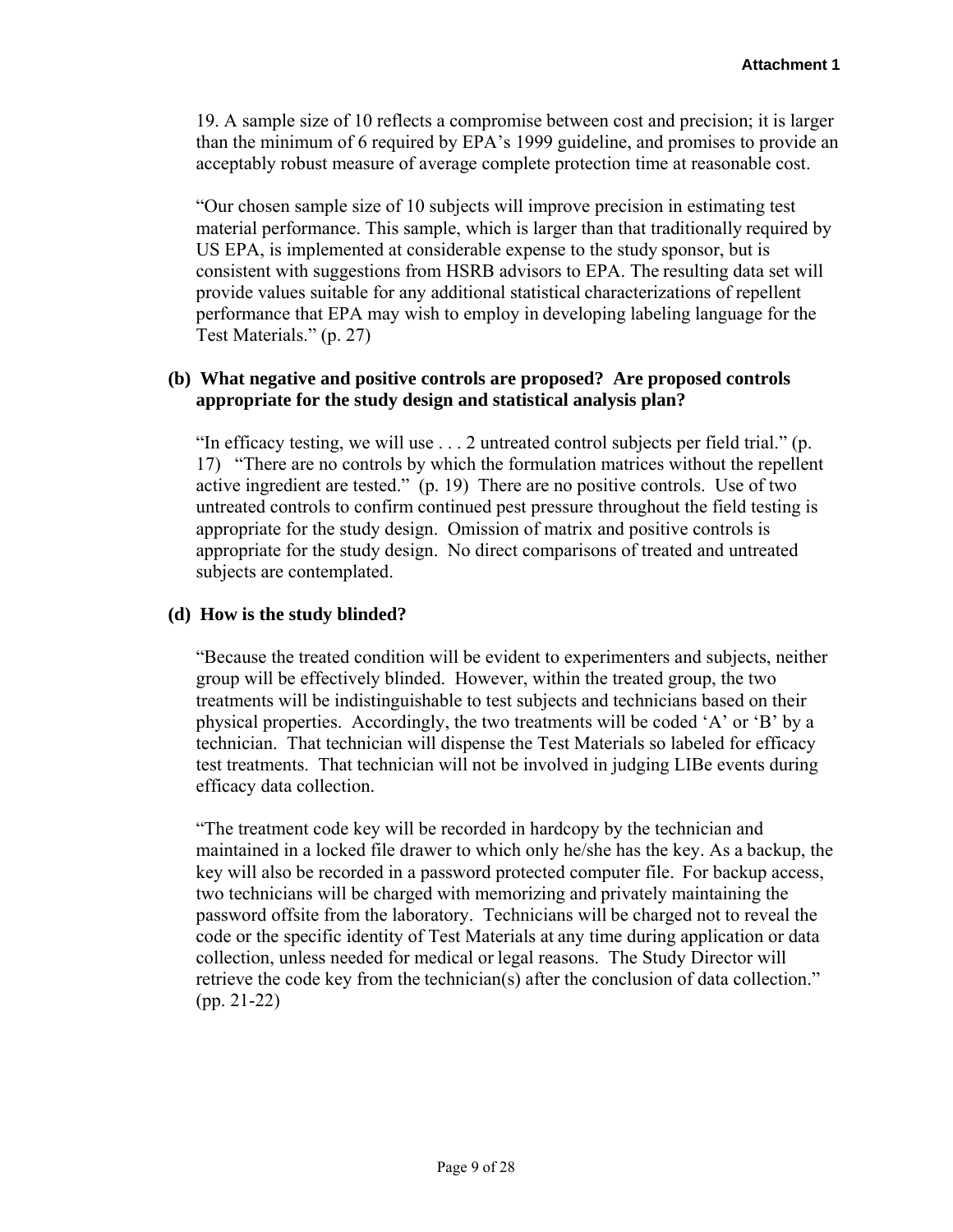### **(d) What is the plan for allocating individuals to treatment or control groups?**

"All subjects that are not untreated controls will be assigned to the treated group, which will be blocked by gender. The treatments will be allocated in sequence ('A', then 'B', then 'A', etc.). Within each gender, the treatments will be allocated at random excepting minor adjustments needed to constrain the numbers treated with a particular Test Material to 10. The treatment each subject receives and the time of application for each subject will be recorded on a data capture form (Appendix 2). Multiple technicians will make the applications, and each application will take only about three minutes to complete, so that subjects receiving 'A', for example, will not be treated on average significantly earlier than those treated with 'B'.

"Whether arms, legs or both are tested at a given site will depend on the behavior of the biting fly population employed. That decision will be made by the Study Director based on reconnaissance of the field sites prior to data collection. Treatments will be balanced between arms and legs if both limbs are used." (pp. 20-21)

## **(e) Can the data be statistically analyzed?**

Yes. At the field site ten individual values for CPT will be obtained for each test material and averaged.

## **(f) What is the plan for statistical analysis of the data?**

"Statistics will be computed with SAS's JMP software, Version 5.0.1.2 (SAS Institute, Cary, NC).

"The hypothesis that the test material will significantly reduce the number of biting flies LIBing on treated versus untreated skin is not the objective of this study. The objective is to compute, for each test material, a reasonable estimate of mean and standard deviation for the duration between application and repellency breakdown sufficient such that two biting flies LIBe on a subject within a one-hour period ("Complete Protection Time" or CPT). That pattern is here assessed at a resolution of 30 minutes. The untreated limbs serve to monitor whether the ambient biting pressure remains at or above the EPA standard.

"For each control, we will record the number of LIBes occurring within a 5- minute exposure at the beginning of each interval.

"For each treated subject, we will measure (data form Appendix 2):

- Exposure delay  $(min)$  time between application and first exposure
- Minutes in field to First Confirmed LIBe (FCLIBe) or end
- Complete Protection Time (CPT) time between application and FCLIB

"CPT is measured as a single time value for each subject. Based on the requirements for such estimates in the EPA draft repellent efficacy testing guidelines (1999;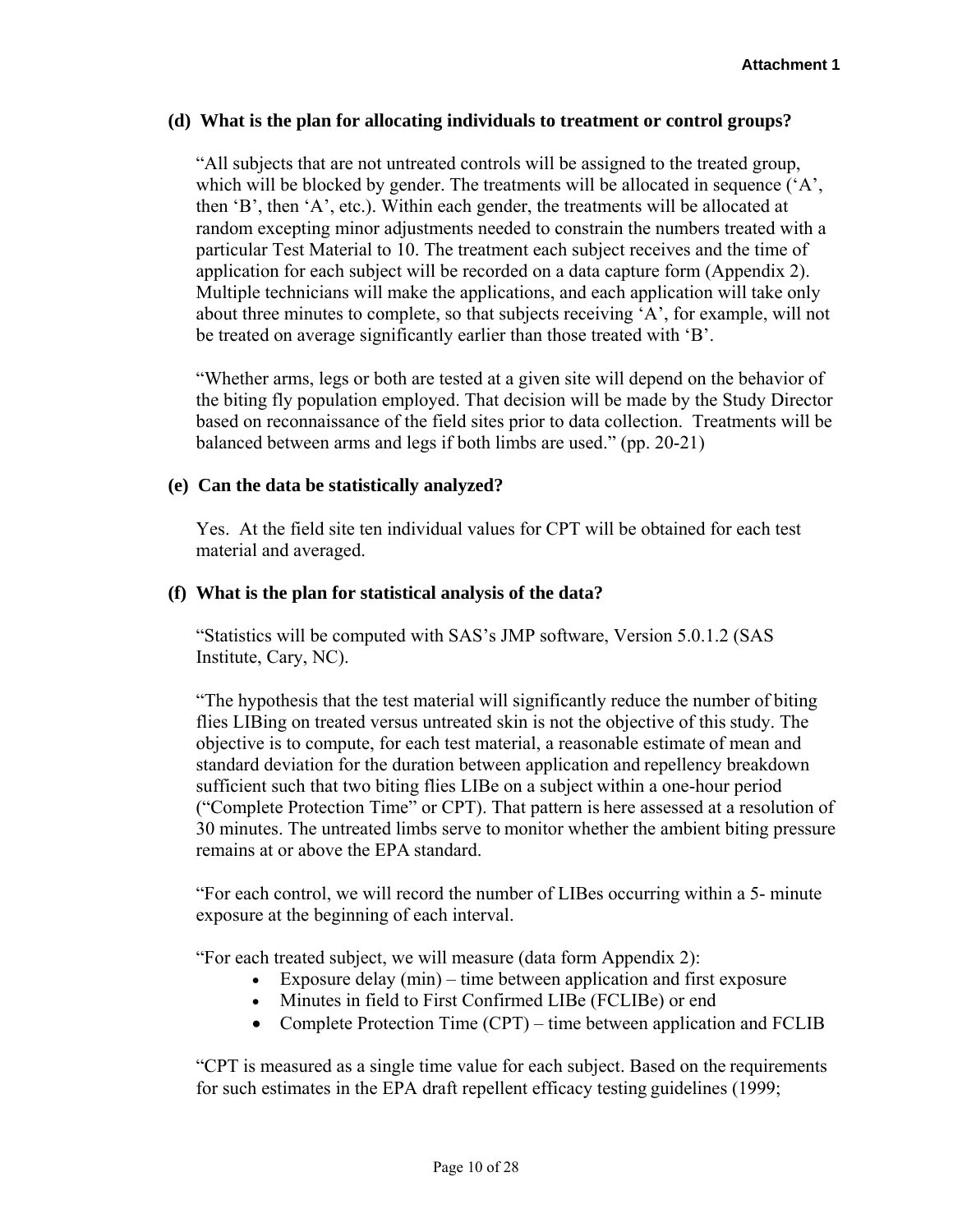OPPTS 810.3700), we will calculate mean CPT across all 10 subjects, with standard deviation and 95% confidence interval information.

"Data will be normalized as possible to enhance the value of confidence interval calculations. Ambient LIBing pressure as measured by untreated subjects will be presented tabulated by individual and exposure period. Mean LIBing pressure will be calculated as the number of LIBes received per untreated control subject and per period and span of exposure.

"To examine the temporal pattern of failure further, we will employ Kaplan-Meier survival analyses by subject. Kaplan-Meier survival analysis accommodates some data censoring in the event that any subjects withdraw before failure. In addition, we will estimate the Kaplan-Meier median, and the time until 25% failure, for each test product. In the presence of a high frequency of censoring, median (and mean) values will be underestimated." (pp. 26-27)

### **(g) Are proposed statistical methods appropriate to answer the research question?**

Yes.

## **(h) Does the proposed design have adequate statistical power to definitively answer the research question?**

Yes. It will produce a data set more robust than most on which past decisions by EPA concerning acceptable claims of repellency have been based. However, the basis for biting pressure is not clear. This low biting pressure and sampling twice per hour instead of four times per hour for the duration of the study might lead to right censored data sets or a data set with an inadequate number of data points.

## **2.2 How and to what will human subjects be exposed?**

## **(a) What is the rationale for the choice of test material and formulation?**

The test materials are conditionally registered by EPA as Reg No. 39967-50 (Cream) and 39967-53 (Spray). Product specific efficacy testing of this material was required by EPA as a condition for the products' continued registration.

## **(b) What is the rationale for the choice of dose/exposure levels and the staging of dose administration?**

A "typical consumer dose" of each of the two test materials applied to arms and to legs was previously determined by this investigator in study LNX-001, reported in MRID 47506401. The appropriate standard unit dose will be used for all treated subjects in LNX-002. One limb (forearm or lower leg) of each subject will be treated; exposure to the repellent will be continuous throughout the period of the efficacy test.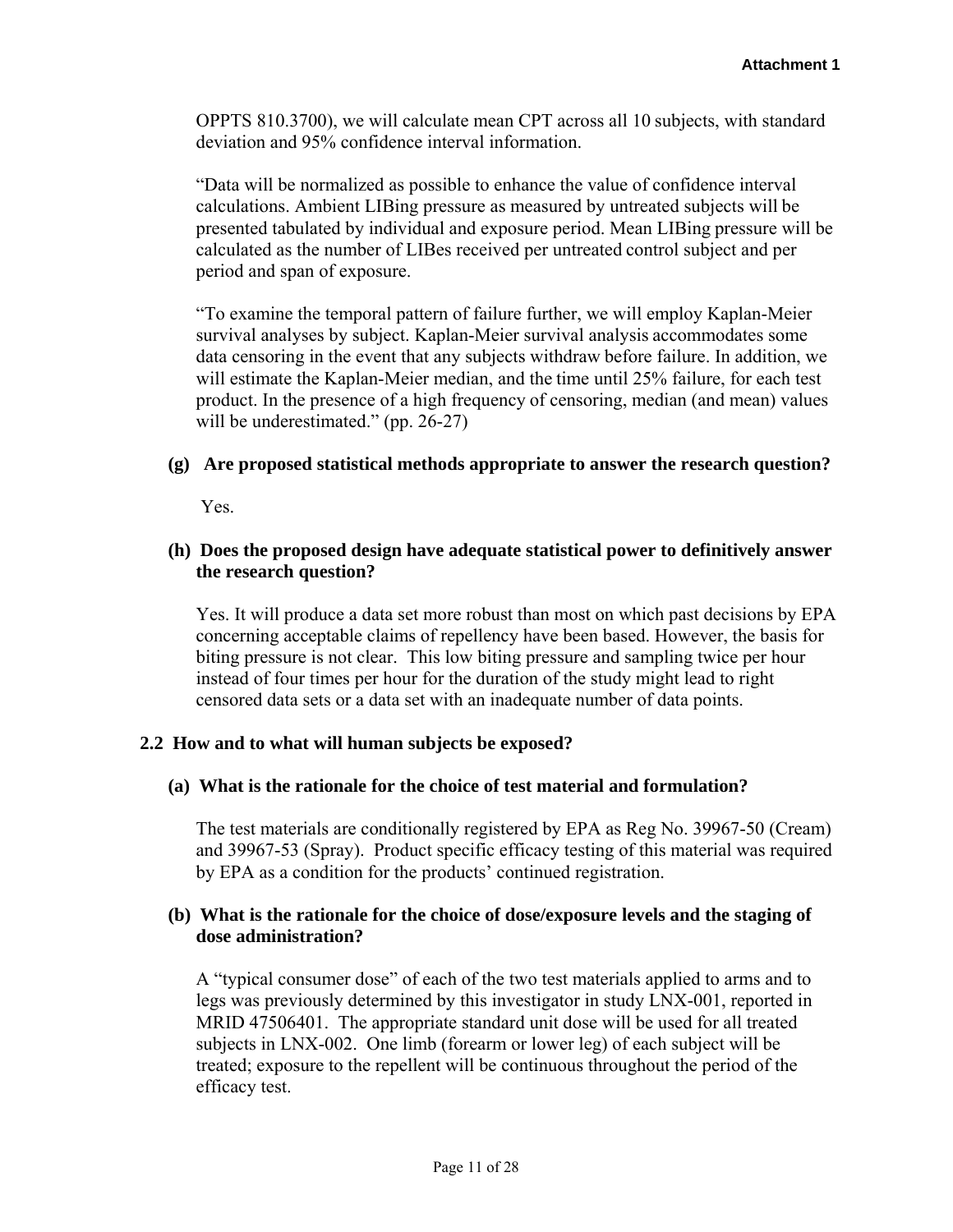Subjects will also be exposed for five of every 30 minutes during field testing to "either biting midges (*Leptoconops carteri*) or black flies (*Simulium* cf. *Vittatum.*)" (p. 23)

### **(c) What duration of exposure is proposed?**

The day of field testing will last for 8-16 or more hours, including travel time. The data collection form (pp 65-66) is set up to accommodate reports over a period of 14 hours, but could be used to record efficacy over a longer test period.

### **2.3 Endpoints and Measures**

## **(a) What endpoints will be measured? Are they appropriate to the question(s) being asked?**

"For each control, we will record the number of LIBes occurring within a 5- minute exposure at the beginning of each interval.

"For each treated subject, we will measure (data form Appendix 2):

- Exposure delay  $(min)$  time between application and first exposure
- Minutes in field to First Confirmed LIBe (FCLIBe) or end
- Complete Protection Time (CPT) time between application and FCLIB"

(p. 27)

## **(b) What steps are proposed to ensure measurements are accurate and reliable?**

- Alternate subjects will be enrolled to ensure adequate sample size
- Subjects will be trained to recognize a "LIBe"
- Subjects will work in pairs, checking each other as well as themselves
- LIBes will be verified by a research technician

## **(c) What QA methods are proposed?**

"Protocol Review and Comments must take place before data collection commences. In-Life Inspection must include observing the measurement and recording of key variables by subjects and technicians. In addition, the Final Report will be audited for completeness and accuracy. A QAU Statement will address compliance and noncompliance or any omissions in auditing. Findings from the In-Life Inspection and the Final Report, as well as the QAU Statement will be transmitted to both the Study Director and to the Sponsor Monitor." (pp. 27-28)

Reports of QAU findings should be incorporated into the final report.

## **(d) How will uncertainty be addressed? Will point estimates be accompanied by measures of uncertainty?**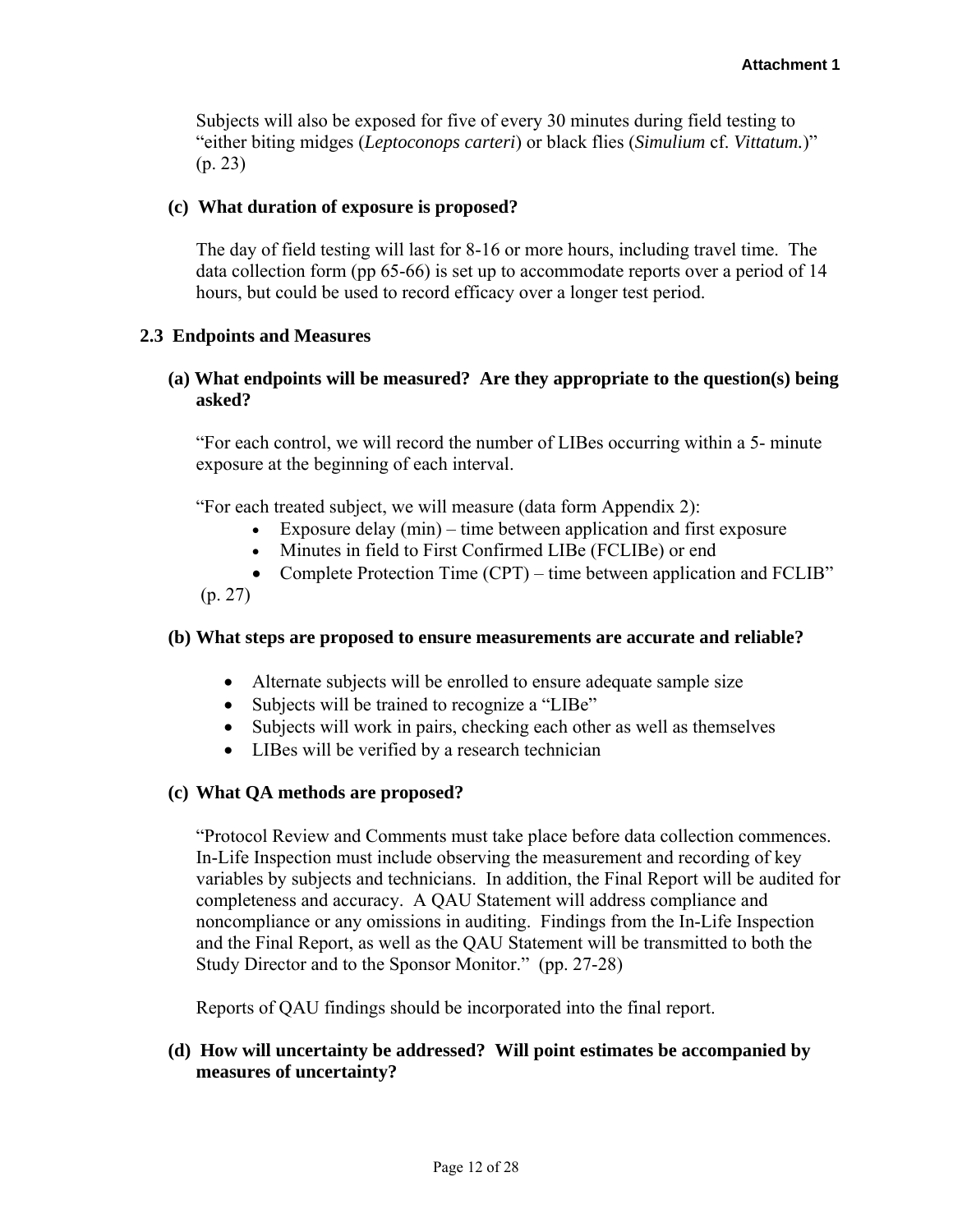"We will calculate mean CPT across all 10 subjects, with standard deviation and 95% confidence interval information." (p. 27)

### **3. Subject Selection**

### **3.1 Representativeness of Sample**

## **(a) What is the population of concern? How was it identified?**

The population of ultimate concern consists of people who would purchase and use insect repellents. Little information is available to characterize this population, but it is presumed that users of insect repellents are highly diverse in age, gender, physical size, general health, attractiveness to biting insects, and other characteristics. The population from which subjects are recruited appears to be chosen largely on the basis of convenience, and is not screened for past or likely future use of repellents.

### **(b) From what populations will subjects be recruited?**

"For reasons of practicality and control, we work with people associated with the community in which our business is located (Davis, CA). Davis is a university dominated community, and so the population demography differs somewhat from non-university communities. Compared to the Population of Concern (the US population - all potential repellent users), our sampling frame tends to under-represent blacks and over-represent Asians. It is also young, well educated, and slanted towards Life Science researchers and students.

"Over time, we have developed a Volunteer Database of individuals who have expressed interest in participating in future repellency tests, provided contact information, and asked us to contact them. Initial recruiting is from this database, then from word-of-mouth of volunteers. The size and composition of the database varies over time as new individuals volunteer and old volunteers move out of the Davis area, but is now typically over 100 individuals, with the following average ethnic (selfidentified) and gender distribution (averaged over 3 years):

| Male             | 52%   |
|------------------|-------|
| Female           | 48%   |
| Caucasian        | 74%   |
| Asian            | 12%   |
| Hispanic         | 7%    |
| African-American | $4\%$ |
| Arabic           | 3%    |

"In general, about three-quarters of the subjects are age 20-40, with the remainder between 40 and 55. Final composition is not determined until enrollment is completed. The relevant demographics of the participants will be reported." (p. 12)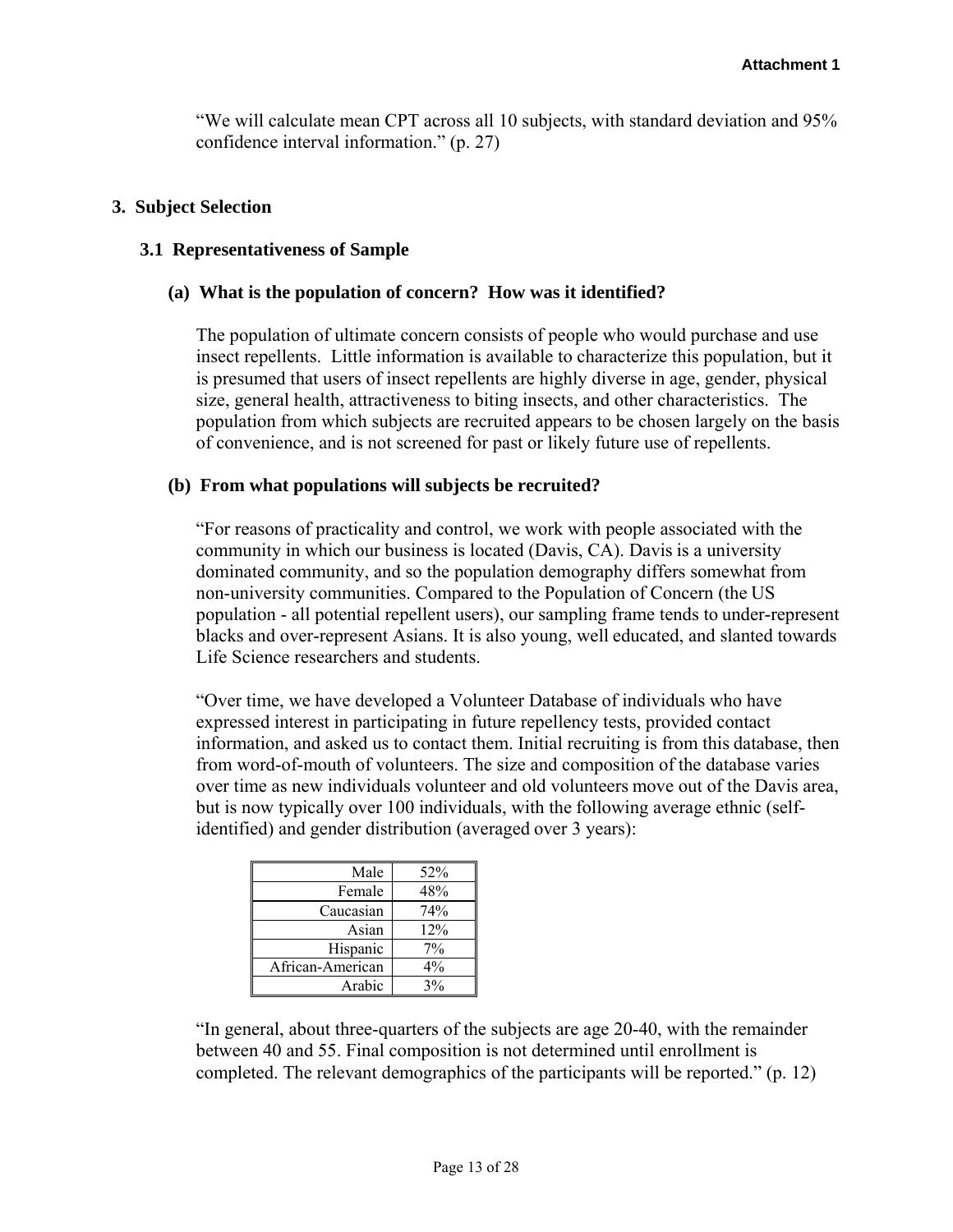## **(c) Are expected participants representative of the population of concern? If not, why not?**

"There are few published studies of repellent affects on biting flies, in contrast to mosquitoes, thus considerations of how attributes of the arthropod or the repellent test design affect repellent performance are best 388 inferred from studies of mosquito repellents. Carroll (2006) reviewed the factors that influence the performance of insect repellents and concluded that there is no ready *a priori* means of predicting an individual's attractiveness to a particular mosquito population. Likewise, there are few clear patterns permitting us to predict which individuals might be at relatively greater risk from participating in this study. Pregnant and lactating women are excluded on general medical principals, and persons over 55 are excluded due to slightly elevated health risks from West Nile Fever (above), even though the likelihood of contracting the causal agent during a biting fly repellent test is very low.

"We conclude that this study's deviations from the ideal frame will not influence the representativeness of the results, or their generalizability to the greater population. In addition, because our Volunteer Database cohort is comprised by individuals who regularly spend time in outdoor settings (and thereby may have relatively frequent encounters with biting arthropods), this group is probably appropriate for insect repellent users in general." (pp. 12-13)

By excluding children, pregnant or lactating women, non-English speakers, and those in poor physical condition, among others, the exclusion criteria will mean that participants will not be representative of at least some segments of the population of concern.

# **(d) Can the findings from the proposed study be generalized beyond the study sample?**

Yes.

# **3.2 Equitable Selection of Subjects**

## **(a) What are the inclusion/exclusion criteria? Are they complete and appropriate?**

Inclusion: age 18-55, written consent, speak and read English. (p. 14)

Additional inclusion criteria specific to the two untreated subjects: "To qualify for candidacy as a subject who exposes untreated skin, an individual must be regarded as competent to do so by the Principal Investigator, must have participated in at least five prior Carroll-Loye repellent efficacy trials, or have participated in at least three such trials and have a least two years of experience as a college life sciences major, or be professionally employed in vector control services." (p. 14)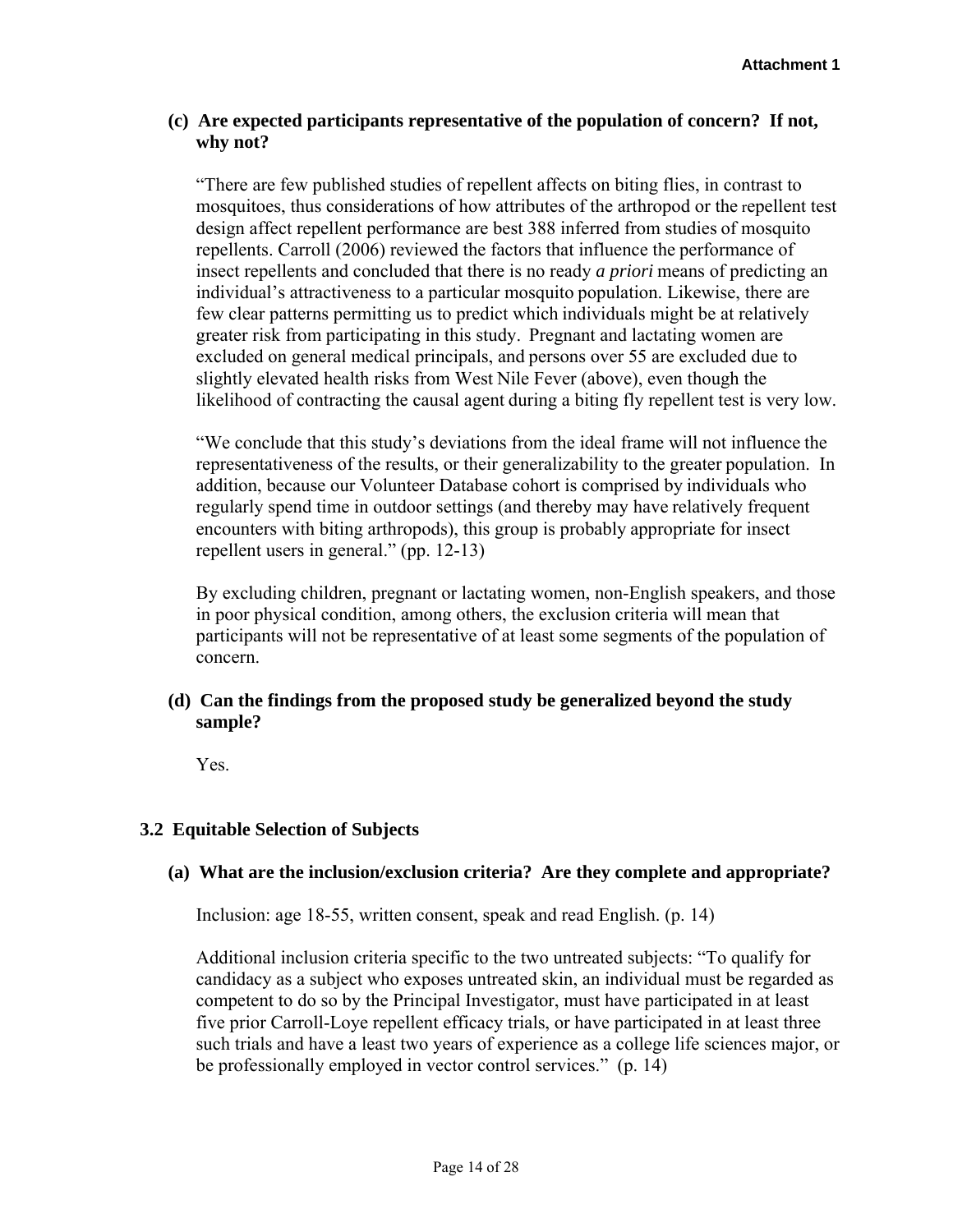Exclusion: hypersensitivity to biting fly bites; phobic of biting insects; allergic to repellents or common cosmetics; sensitive to any of the test product ingredients; poor physical condition; unwillingness to submit to brief query about personal condition; use of insect repellent within one day before field test; unwillingness to abstain from alcohol, smoking, and perfumed products; pregnant or lactating; unable to see biting flies on skin or to remove landing flies; student or employee of Study Director; unaccustomed to outdoor activity. (pp. 15-16)

These criteria for inclusion and exclusion are appropriate.

### **(b) What, if any, is the relationship between the investigator and the subjects?**

Subjects are recruited from "the community in which [the Investigator's] business is located . . . . Over time, we have developed a Volunteer Database of individuals who have expressed interest in participating in future repellency tests, provided contact information, and asked us to contact them. Initial recruiting is from this database, then from word-of-mouth of volunteers." (p. 12)

Students and employees of the Study Director are excluded from participation (p. 15)

## **(c) If any potential subjects are from a vulnerable population, what is the justification for including them?**

No subjects from a vulnerable population are proposed.

## **(d) What process is proposed for recruiting and informing potential subjects?**

The recruiting/informing process to be used is described in the protocol on pp. 15-16.

# **(e) If any subjects are potentially subject to coercion or undue influence, what specific safeguards are proposed to protect their rights and welfare?**

Students and employees of the Study Director are excluded from participation. (p. 15) No subjects are potentially subject to coercion or undue influence.

#### **3.3 Remuneration of Subjects**

#### **(a) What remuneration, if any, is proposed for the subjects?**

"[E]ach research study participant will receive a cash payment of \$20 per hour. . . . If you are designated as an 'alternate subject' you will be paid for the hours you spent being trained, plus you will receive a payment of \$50 to compensate you for being inconvenienced." (p. 41, 50)

#### **(b) Is proposed remuneration so high as to be an undue inducement?**

No.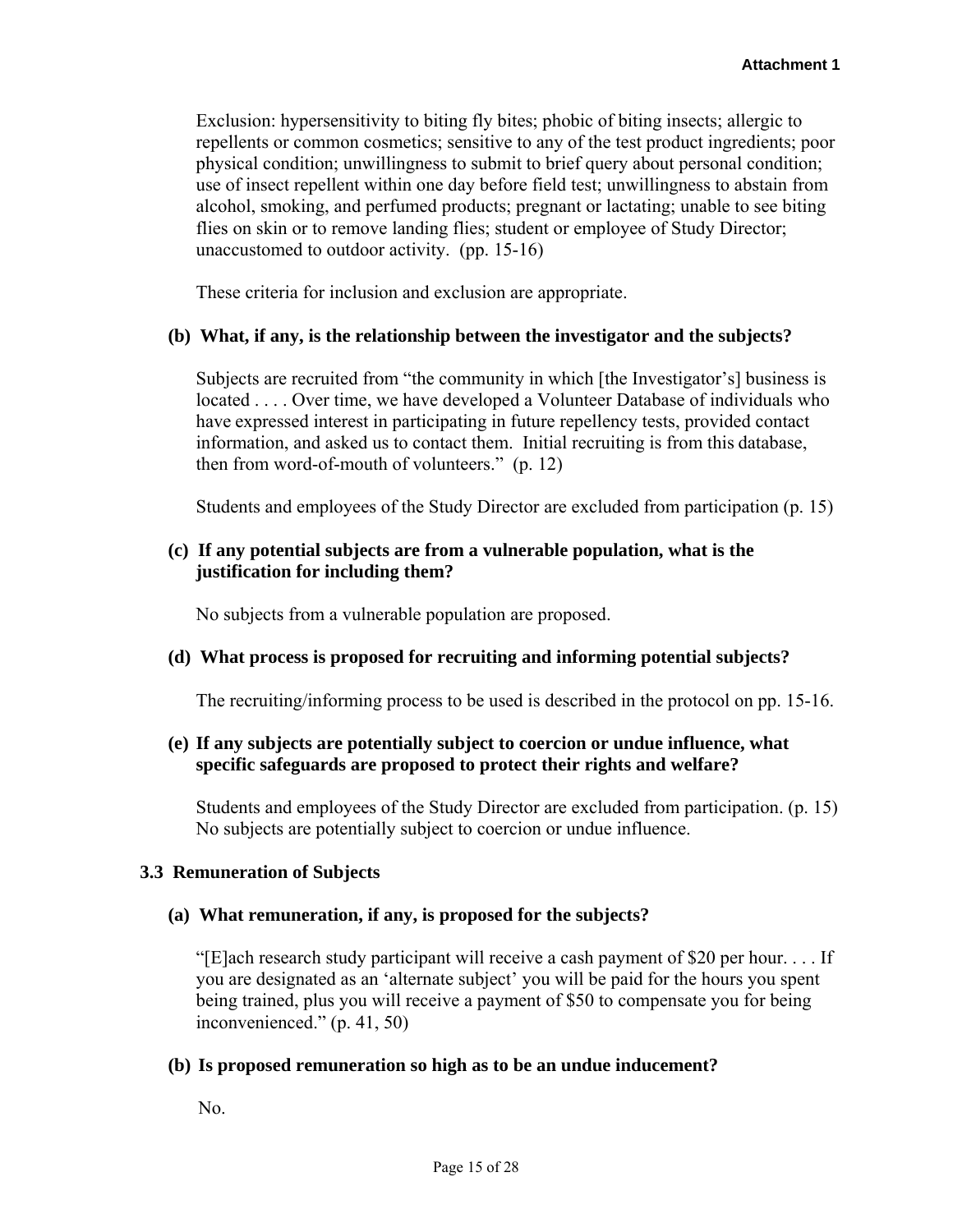# **(c) Is proposed remuneration so low that it will only be attractive to economically disadvantaged subjects?**

No.

## **(d) How and when would subjects be paid?**

"Payment will be made at the end of each visit or whenever you withdraw from the study." (p. 41, 50)

### **4. Risks to Subjects**

### **4.1 Risk characterization**

# **(a) Have all appropriate prerequisite studies been performed? What do they show about the hazards of the test materials?**

"A complete toxicology package required for the registration of an insecticide including acute and subchronic neurotoxicity and metabolism studies was conducted. . . . KBR 3023 and its formulated products have low acute toxicity by oral, dermal, or inhalation routes of exposure. They were not irritating to the skin nor sensitizers in the animal studies. A slight to moderate ocular irritation was observed in the animal studies." (p. 83)

The cream formulation bears the signal word "Warning" because the product causes "substantial but temporary eye injury." (p. 68)

## **(b) What is the nature of the risks to subjects of the proposed research?**

The protocol discusses risks of five kinds: risks from exposure to the test materials; risks from exposure to biting arthropods; risks from exposure to disease vectors; risks of physical stress in the test environment; and risks of stress from learning the results of a pregnancy test. Each class of risk and the steps taken to minimize it is discussed in pp. 6-9.

The same classes of risk are characterized in the informed consent documents on pp. 38-40 and 47-49.

## **(c) What is the probability of each risk associated with the research? How was this probability estimated?**

No numerical probability is estimated. Potential treated subjects are told (with respect to the risks of mosquito bites and of contracting an arthropod-borne disease) "since you are wearing repellent and/or other protective measures, and are carefully watching for mosquitoes that land and try to bite, you are probably at no more risk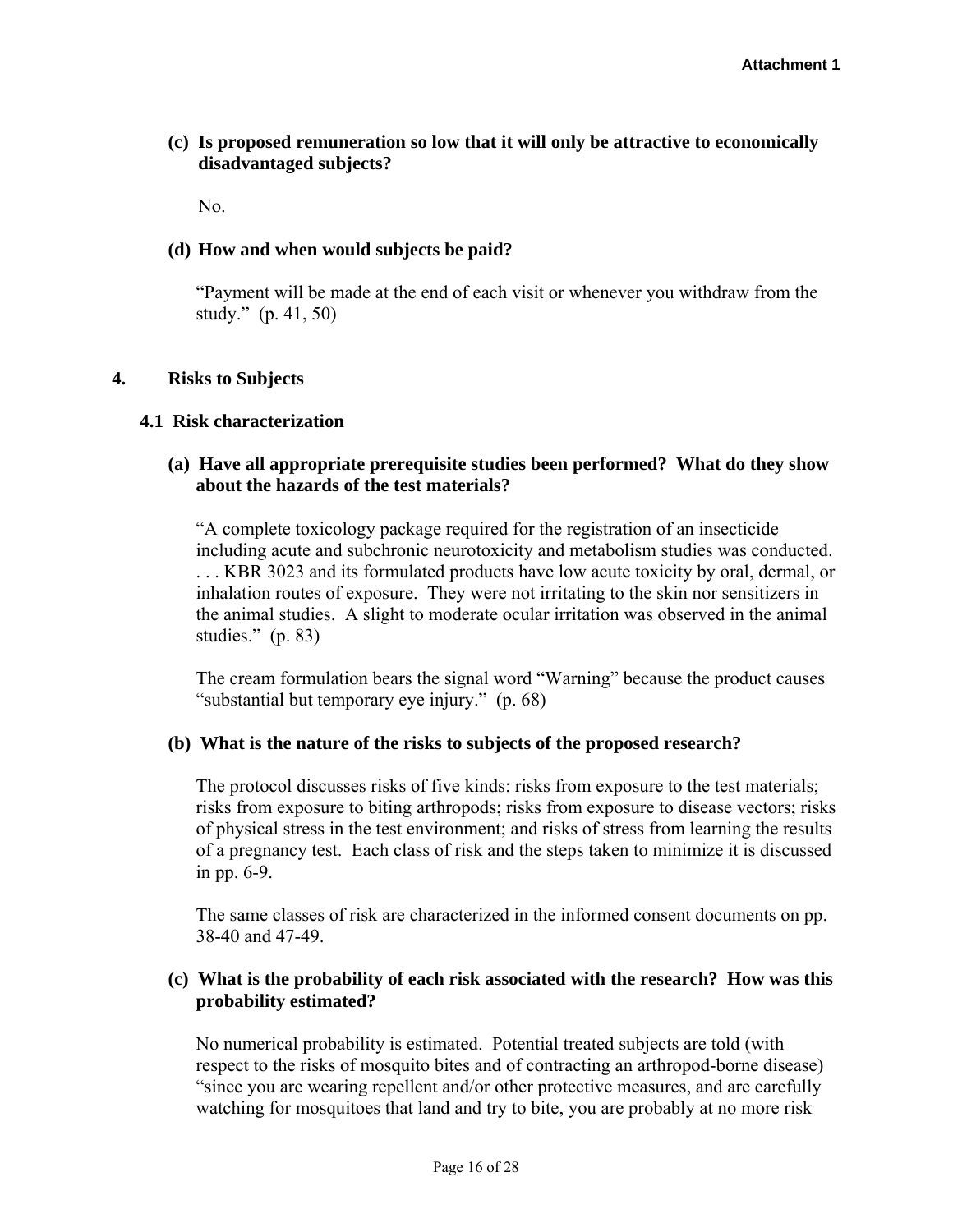than you would experience when engaged in normal outdoor activities in a similar rural area at the same time of year." (p. 47)

### **4.2 Risk minimization**

### **(a) What specific steps are proposed to minimize risks to subjects?**

- The risk of a skin reaction to an insect bite is reduced by excluding candidate subjects who are aware of having a history of such reaction.
- Candidates with known allergic reactions to insect repellents and common cosmetics are excluded.
- Subjects will be trained to quickly remove any insects that land and attempt to bite them.
- Subjects will be instructed to cover any exposed skin immediately if more than one fly attempts to bite during any exposure period.
- Subjects will expose small areas of treated skin for only ten minutes per hour. Other parts of the body will be protected with provided gloves, headnets and full body suits made of Tyvek, through which insects do not bite.
- At the end of each five-minute exposure period subjects will move away from the area with biting fly activity. Partners will assist each other to cover the treated area.
- Subjects will be teamed with a partner for joint observation; experienced technical personnel will be present at all times to assist.
- Only 2 untreated controls are used to confirm biting pressure.
- Exposure of untreated controls for no more than ten minutes per hour; in each exposure interval exposed skin may be covered immediately following the first LIBe.
- First Aid materials will be available on-site
- Epi-Pens will be on-site to treat anaphylactic allergic reactions.
- No control with formulation matrix exclusive of active repellent ingredients.
- A physician who has read the protocol and discussed the research with the Study Director will be on call on the day of field testing.

# **(b) How do proposed dose/exposure levels compare to established NOELs/NOAELs for the test materials?**

Margins of exposure are calculated in the table below. The standard dose rates for both formulations on arms and legs were established in the dose determination phase of the completed study LNX-001. The average skin area of the limbs of subjects in the dose determination trials was calculated from the data reported in MRID 47506401, pp. 33-34 and 38. The specific gravity was reported on p. 11 as 0.98 for the cream formulation and 0.96 for the spray formulation.

The highest exposure would result from treatment on the lower leg with the cream formulation. At the proposed dose rate of 2.36  $\mu$ l/cm<sup>2</sup>, and based on the average skin area of the legs of the subjects in dose determination testing for this product, each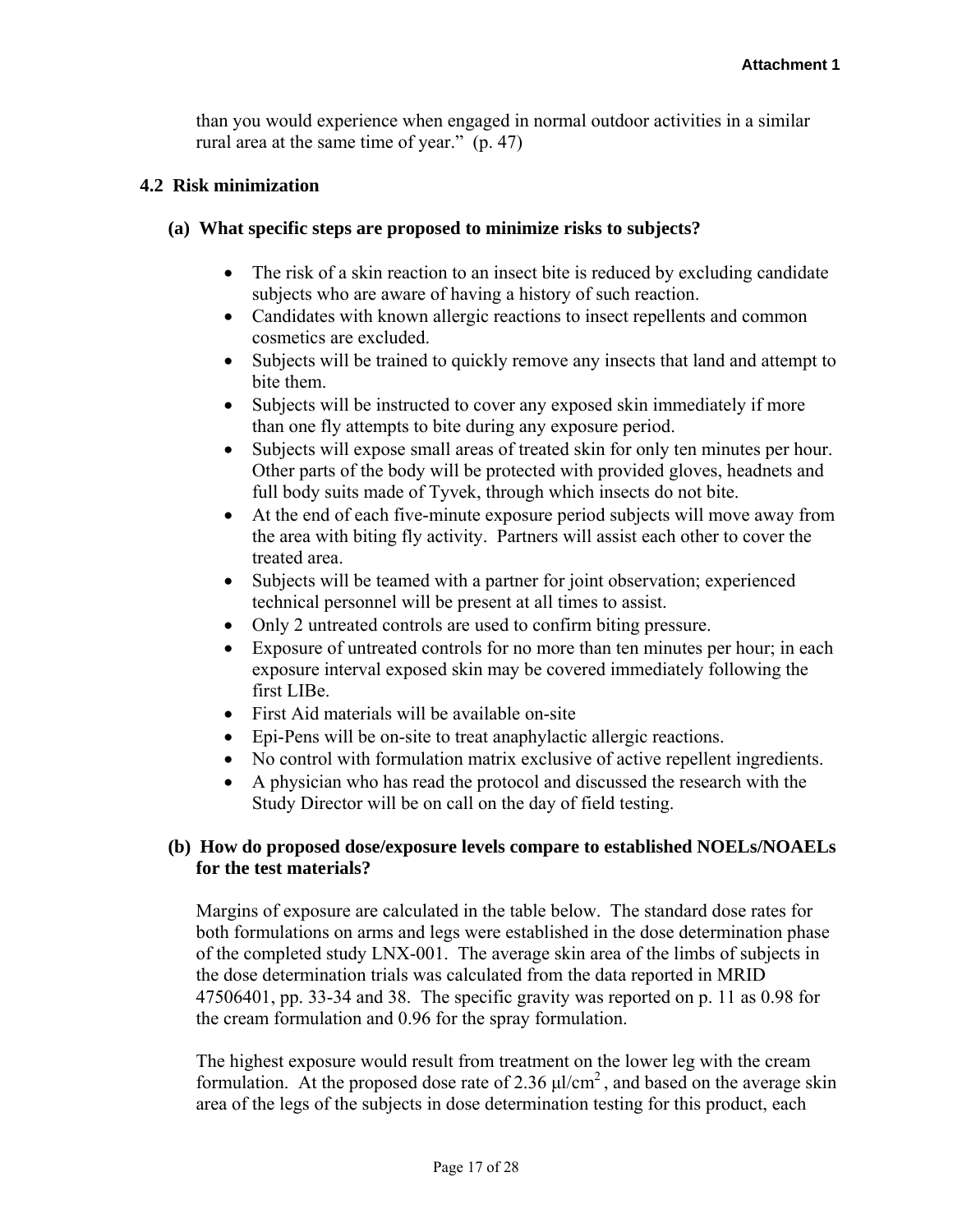subject treated with the cream formulation on the legs will receive a dose of about 2.7 ml of repellent, equivalent to 2750 mg of repellent. Since the concentration of the products is 20%, this is the equivalent of 550 mg picaridin. Assuming a 70 kg adult this is a dose of approximately 7.86 mg/kg.

The NOAEL for acute dermal toxicity in the rat for picaridin is 5000 mg/kg bodyweight, picaridin is less readily absorbed by human skin than by rat skin, and we do not expect the inert ingredients to affect the systemic dermal toxicity. Thus the estimated margin of exposure for picaridin acute dermal toxicity when the cream formulation is applied to subjects' legs is not less than and may be substantially greater than 5000/7.86 or 636. MOEs are higher for applications to subjects' arms, and for applications of the 20% spray formulation to either arms or legs.

|                                             | Cream 20%    |      | Spray 20% |      |  |
|---------------------------------------------|--------------|------|-----------|------|--|
|                                             | Arms         | Legs | Arms      | Legs |  |
| Standard dose rate $(\mu$ /cm <sup>2)</sup> | 2.51         | 2.36 | 0.97      | 0.83 |  |
| Average skin area (cm <sup>2</sup> )        | 500          | 1142 | 500       | 1142 |  |
| Average product dose (µl)                   | 1255         | 2695 | 485       | 948  |  |
| Average product dose (mg)                   | 1281         | 2750 | 505       | 987  |  |
| Average picaridin dose (mg)                 | 256          | 550  | 101       | 197  |  |
| Picaridin dose in mg/kg                     | 3.66<br>7.86 |      | 1.44      | 2.82 |  |
| Margin of Exposure (MOE)                    | 1367         | 636  | 3464      | 1772 |  |

#### **Calculation of Margins of Exposure**

## **(c) What stopping rules are proposed in the protocol?**

"Stop Rules

All subjects

Consented duration reached

Test site becomes unsafe for subjects for any reason

- Biting/foraging pressure falls below threshold needed to challenge the test materials
- Biting/foraging pressure rises to levels unacceptable in terms of subject comfort or safety
- More than one biting insect attempts to bite during any exposure period Sustained wind speed exceeds 10 mph

Individual subjects

Subject asks to withdraw

Subject proves unattractive to target species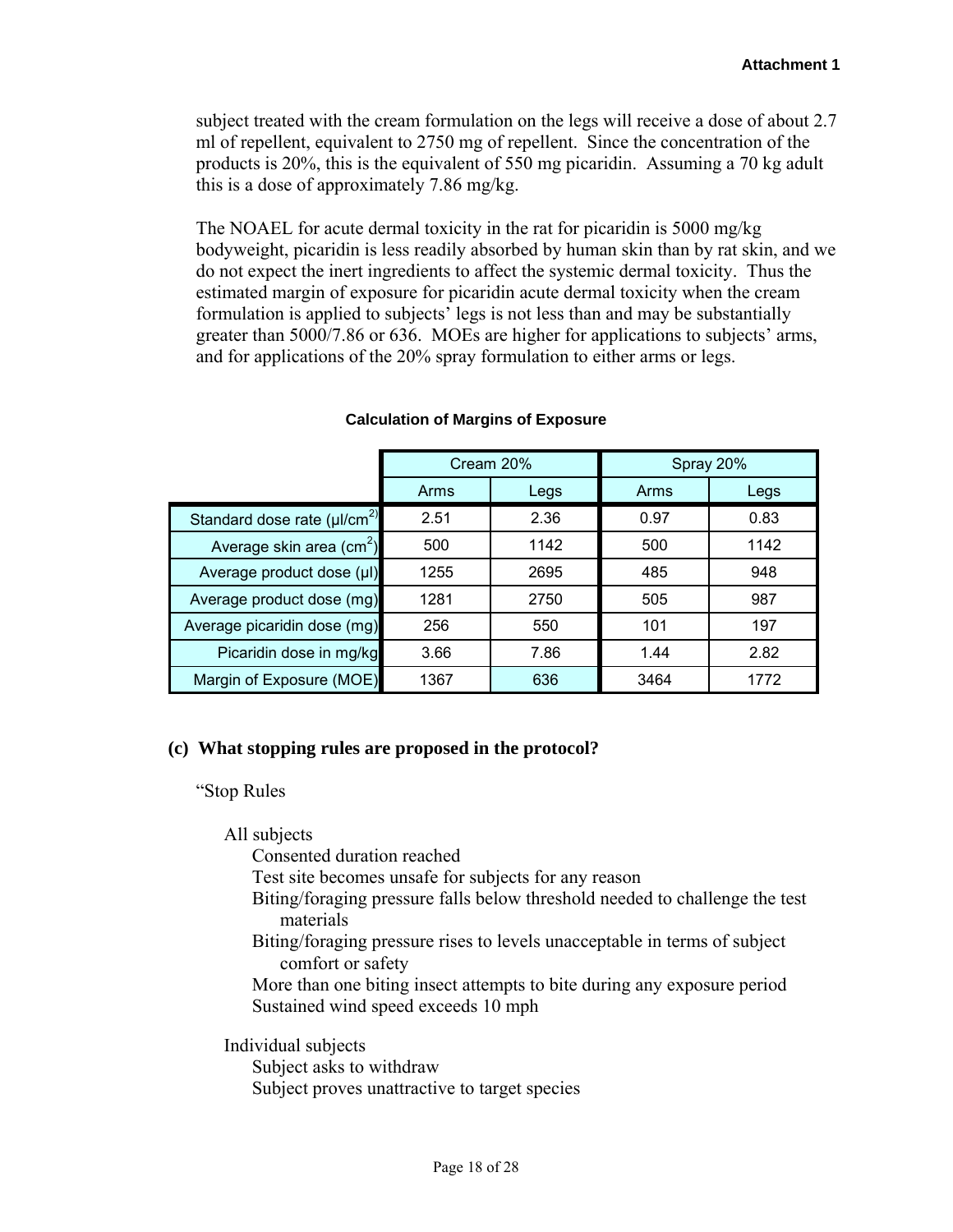Subject's treated limb receives Confirming LIBe. Medical management is invoked for the subject  $(\S1.3.6)$ " (p. 24)

The fifth entry under the "All subjects" heading (i.e., "more than one biting insect attempts . . . .") should be moved under the "Individual subjects" heading. As it stands, if two flies attempted to bite two different subjects in the same exposure period, the whole test should be stopped.

## **(d) How does the protocol provide for medical management of potential illness or injury to subjects?**

"If you are injured as a result of being in this study, a consulting physician who is aware of the study will be contacted immediately by telephone. Medical treatment will be available from a health care facility." (p. 50)

### **(e) How does the protocol provide for safety monitoring?**

"Subjects are clearly and repeatedly informed that they may remove themselves for any reason from the study at any time, without penalty to their compensation. All subjects are asked to contact the Study Director and a physician of their own choice at any time should they develop a rash (a delayed hypersensitivity reaction) within 48 hours of the conclusion of the test day.

"On the test day, staff will immediately communicate all subject concerns about health, safety, or comfort to the Study Director for assessment. The Study Director will also assess skin condition of affected subjects should any bites inadvertently occur during efficacy testing, or any subject reports any discomfort in treated areas. Subjects are instructed to inform the Study Director (i.e., the 'Principal Investigator'), or any other staff member if at any time during the study a subject suffers a skin reaction, such as redness, edema, itching or pain, or feels ill. Such subjects will be immediately withdrawn from testing and insect exposure, and medical management will be implemented. When a subject completes the study or is removed for any reason, treated skin areas will be gently washed with clean water and mild soap, rinsed with a 35% ethanol in water solution, then gently dried with a towel to remove test materials.

"When medical management is implemented, the Study Director will contact the On-Call physician for the study and comply with the physician's instructions. On the day of testing, a physician who has read the protocol and discussed the research with the Study Director will be on call. Contact information for the nearest medical facilities and maps from the test site to the facilities will be prepared and on file before the day of testing. In unlikely event of a Type 1 allergic reaction (anaphylaxis), we will contact 9-1-1 by cellular or satellite telephone and cooperate as instructed with emergency personnel. Epi-Pens will be on-site. At least one qualified researcher will remain with the other test subjects if other researchers depart with an injured or ill subject. We will be prepared to instruct emergency personnel on how to reach our site via multiple routes. In addition, we will personally transport affected persons to the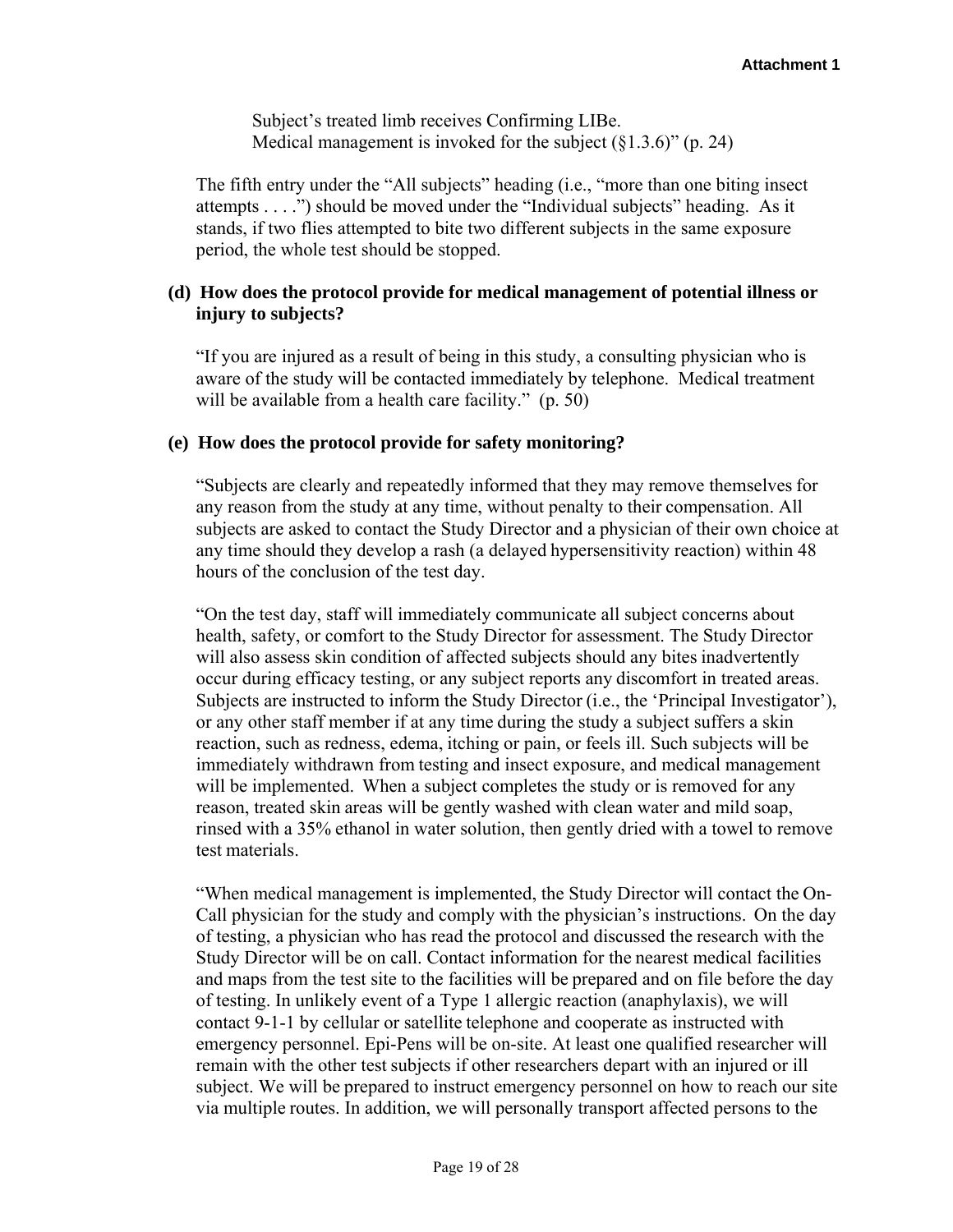nearest hospital if so advised by emergency personnel. There is sufficient redundancy in personnel that in such a case subjects remaining at the study site will still receive appropriate technical, scientific and safety guidance.

"Subjects may also request access to standard first aid materials (such as bandages, antiseptics, and mild topical and oral antihistamines) and request qualified first aid assistance at any time.

"As part of Medical Management, the Study Director will record all benign and adverse health observations." (pp. 9-10)

## **(f) How does the protocol provide for post-exposure monitoring or follow-up? Is it of long enough duration to discover adverse events which might occur?**

"Contact a physician and the Principal Investigator if you develop a rash within 48 hours after the day of testing." (p. 38)

"To provide additional information about your disease risk during the field test, we will check mosquitoes that land on you and other subjects for the presence of West Nile and similar viruses. That information will be available within one week of the test, and we will inform you both verbally and in writing if any disease organisms were found. Even if you are not aware of receiving any mosquito bites during the field test, if you experience any of the symptoms described above [flu-like symptoms (unusual tiredness or unusually severe headaches, body aches, fever), swollen glands or a rash on the trunk] in the month following the field test you should contact a medical practitioner and inform the Principal Investigator." (p. 39)

# **(g) How and by whom will medical care for research-related injuries to subjects be paid for?**

"Carroll-Loye Biological Research will cover the costs of such medical treatment that are not covered by your own insurance or by a third party. If necessary, Carroll-Loye Biological Research will transport you to receive medical attention and pay costs associated with the reasonable and appropriate treatment for any injuries incurred as a result of participation in the study." (p. 40)

## **5. Benefits**

## **(a) What benefits of the proposed research, if any, would accrue to individual subjects?**

"There are no immediate benefits to you from your participation." (p. 41, 49)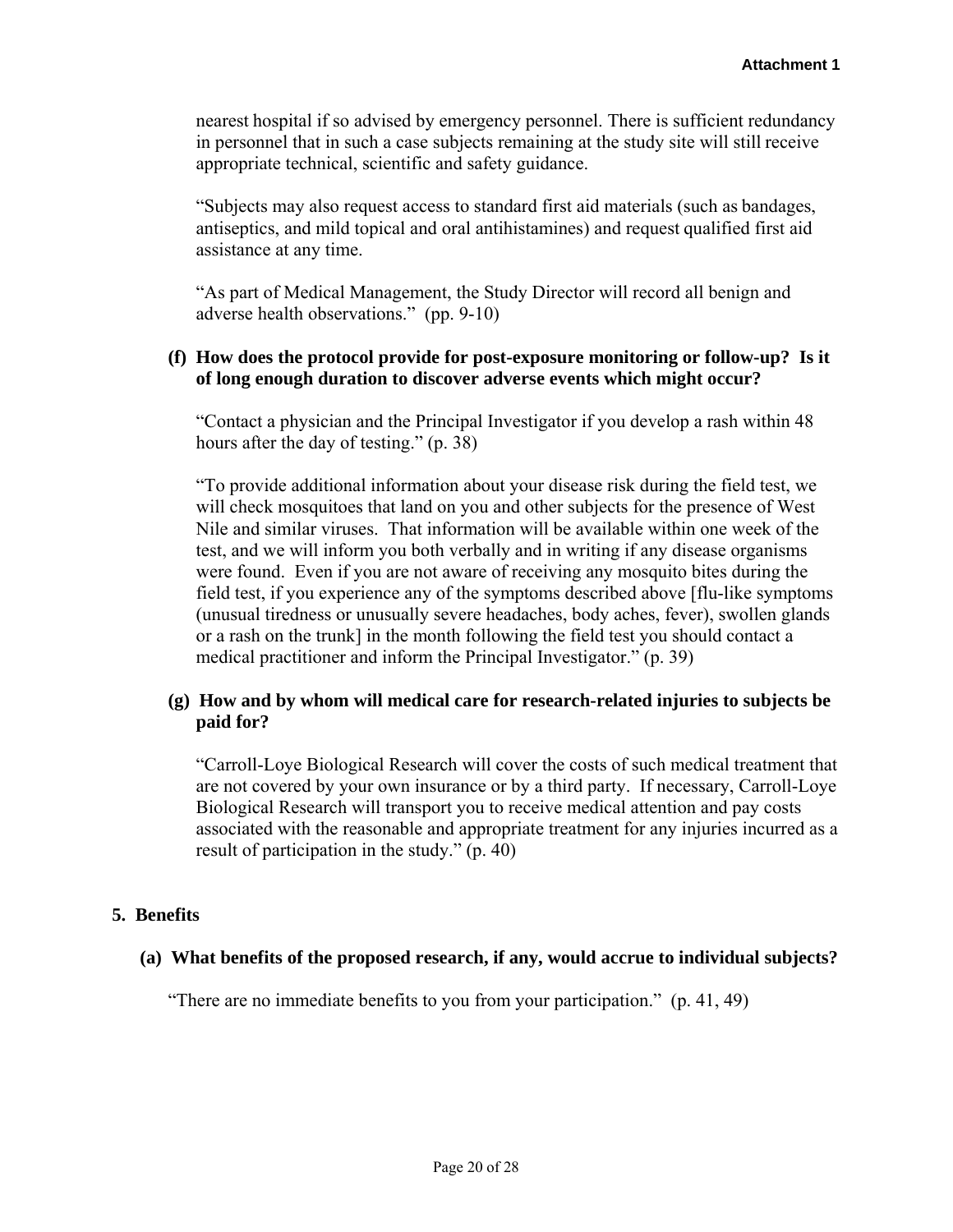## **(b) What benefits to society are anticipated from the information likely to be gained through the research?**

"Against the slight risks are balanced substantial and reasonably likely benefits. For the general public, insect-borne disease is of growing significance in the United States and around the world where U.S. citizens are active. Moreover, discomfort associated with nuisance biting restricts many work and pleasure activities. Because EPA registration requires efficacy data, a test such as that proposed here is the only path toward further product development, greater availability, and greater consumer acceptance of new repellent formulations in the United States." (p. 10)

"[B]y serving as a participant you may assist in making new insect repellent products available to consumers." (p. 41, 49)

# **(c) How would societal benefits be distributed? Who would benefit from the proposed research?**

"The sponsor will benefit by obtaining accurate measures of efficacy and fully compliant labels for product marketing." (p. 10)

Assuming eventual regulatory approval, indirect beneficiaries would include repellent users who prefer the new formulations to previously available repellents.

## **(d) What is the likelihood that each identified societal benefits would be realized?**

The testing is likely to demonstrate that the new formulations are effective, and thus the sponsor is likely to realize a direct benefit from the research. Realization of other societal benefits will depend on consumer acceptance of the new formulations.

## **6. Risk/Benefit Balance**

# **(a) How do the risks to subjects weigh against the anticipated benefits of the research, to subjects or to society?**

The protocol systematically reduces risks to subjects without reducing the robustness of the scientific design. No reasonable opportunities to further reduce subject risk have been overlooked. The resulting residual risk to subjects is very low—as low as or lower than the risk to anyone engaged in outdoor activity where biting flies are active. The potential benefits to repellent users from a wider variety of effective repellents with different cosmetic characteristics are likely to be realized, and make the residual risks to subjects in this proposed research reasonable.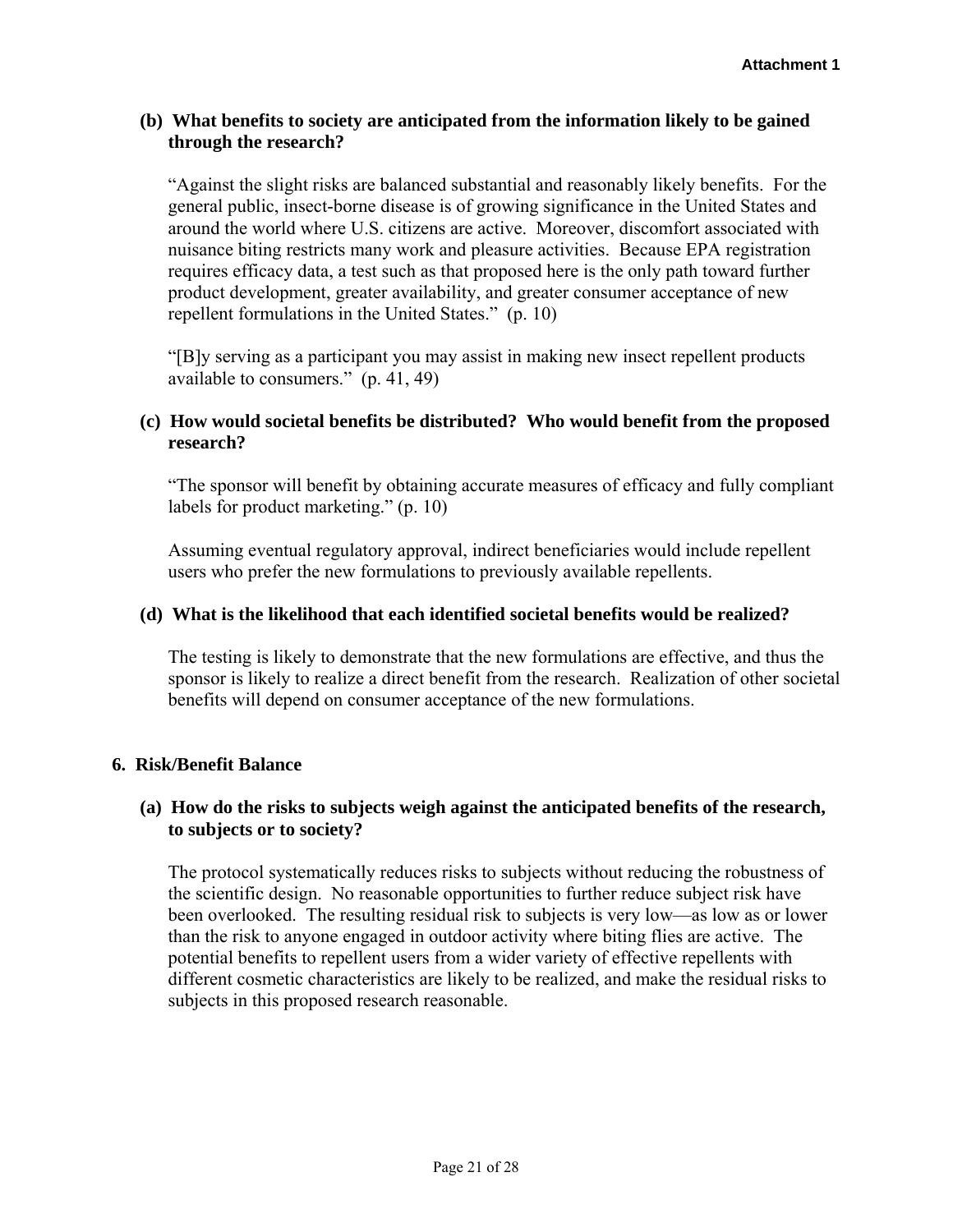## **7. Independent Ethics Review**

## **(a) What IRB reviewed the proposed research?**

Independent Investigational Review Board, Plantation FL

# **(b) Is this IRB independent of the investigators and sponsors of the research?** Yes

## **(c) Is this IRB registered with OHRP?** Yes

## **(d) Is this IRB accredited? If so, by whom?**

Not reported. IIRB is not listed as accredited on the AAHRPP website.

## **(e) Does this IRB hold a Federal-Wide Assurance from OHRP?**

Not reported. IIRB is not listed as holding an FWA on the OHRP website.

## **(f) Are complete records of the IRB review as required by 40 CFR 26.1125 provided?**

Complete records of the IRB review are provided in the protocol submission.

Satisfactory documentation of IIRB, Inc., policies and procedures and of IIRB, Inc., membership was submitted in addition to the protocol.

## **(g) What standard(s) of ethical conduct would govern the work?**

"U.S. EPA Good Laboratory Practice Regulations (40 CFR 160); 40 CFR 26 subparts K, L, and M; FIFRA §12(a)(2)(P); California State EPA Department of Pesticide Regulation study monitoring (California Code of Regulations Title 3, Section 6710)." (p. 1)

## **8. Informed Consent**

- **(a) Will informed consent be obtained from each prospective subject?** Yes.
- **(b) Will informed consent be appropriately documented, consistent with the requirements of 40 CFR 26.1117?** Yes.
- **(c) Do the informed consent materials meet the requirements of 40 CFR 26.1116, including adequate characterization of the risks and discomforts to subjects from participation in the research, the potential benefits to the subject or others, and the right to withdraw from the research?** Yes.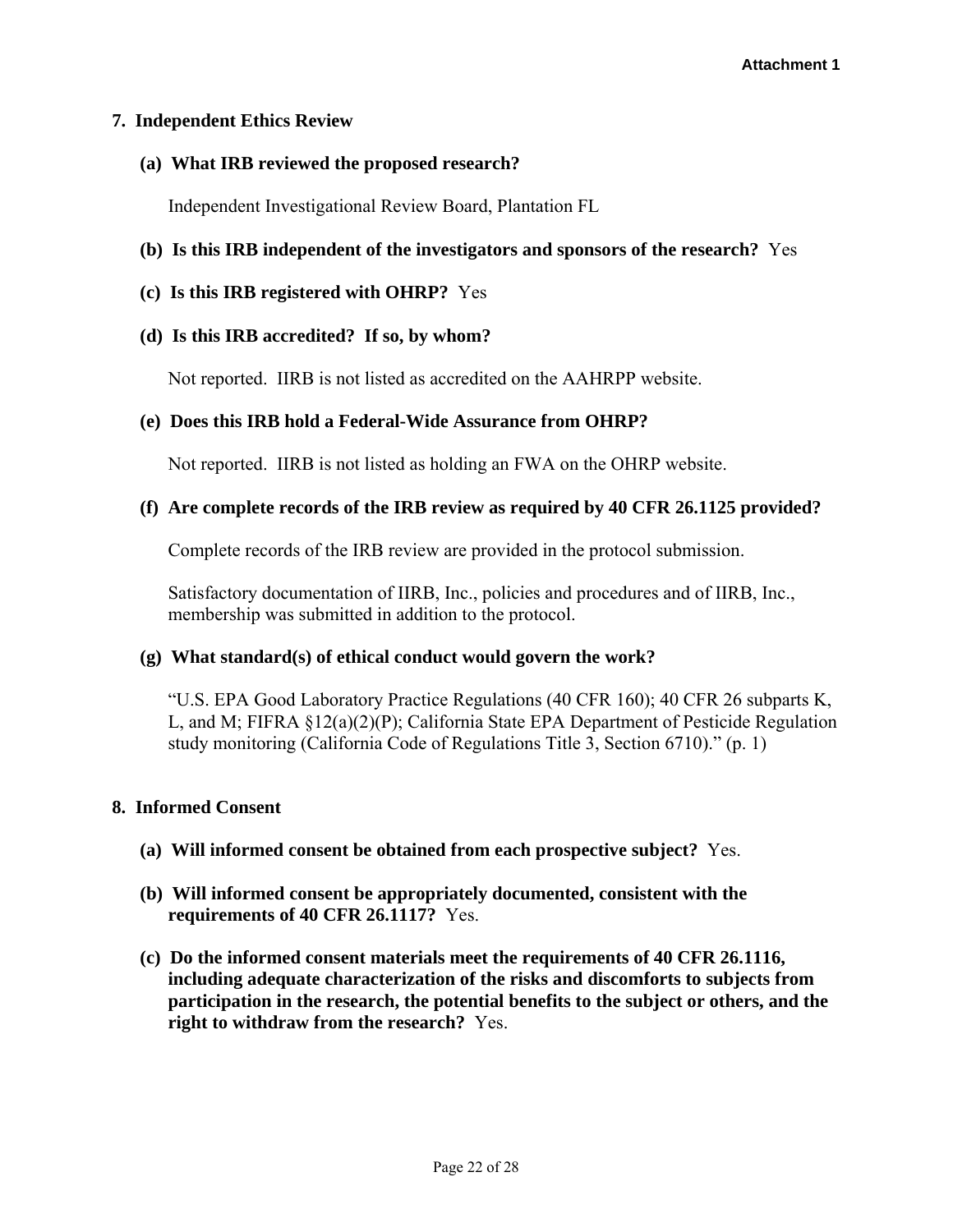**(d) What is the literacy rate in English or other languages among the intended research subjects?**

100%. English literacy is a requirement for participation.

- **(e) What measures are proposed to overcome language differences, if any, between investigators and subjects?** n/a
- **(f) What measures are proposed to ensure subject comprehension of risks and discomforts?**

Frequent opportunities to ask questions.

**(g) What specific procedure will be followed to inform prospective subjects and to seek and obtain their consent?**

See pp. 15-16 and Informed Consent Forms.

## **(h) What measures are proposed to ensure fully voluntary participation and to avoid coercion or undue influence?**

Candidates are offered repeated opportunities to decide not to participate; participants are offered repeated opportunities to withdraw. Exclusion factors rule out participation by employees or students of the Study Director. Recruitment of alternate subjects ensures that subjects will not be reluctant to withdraw lest the validity of the investigation be compromised.

# **9. Respect for Subjects**

# **(a) How will information about prospective and enrolled subjects be managed to ensure their privacy?**

"Carroll-Loye Biological Research will retain records of this study indefinitely. You may access your own records by contacting the Study Director. Representatives from the sponsor (LANXESS Corporation), the U.S. Environmental Protection Agency (EPA), the California Department of Pesticide Regulation and the Independent Investigational Review Board, Inc. (an independent committee that reviewed this study's ethical aspects to help protect the rights and welfare of study participants) may have access to all nonpersonal information collected in this study. Because of the need to release information to these parties, absolute confidentiality cannot be guaranteed. Any information or reports published as a result of this study will not identify you by name, or by any other personal identification." (pp. 41-42; 50)

"Results of a subject's [pregnancy] test are only observed by one female CLBR staff technician and never recorded to minimize stress on a female subject testing positive, and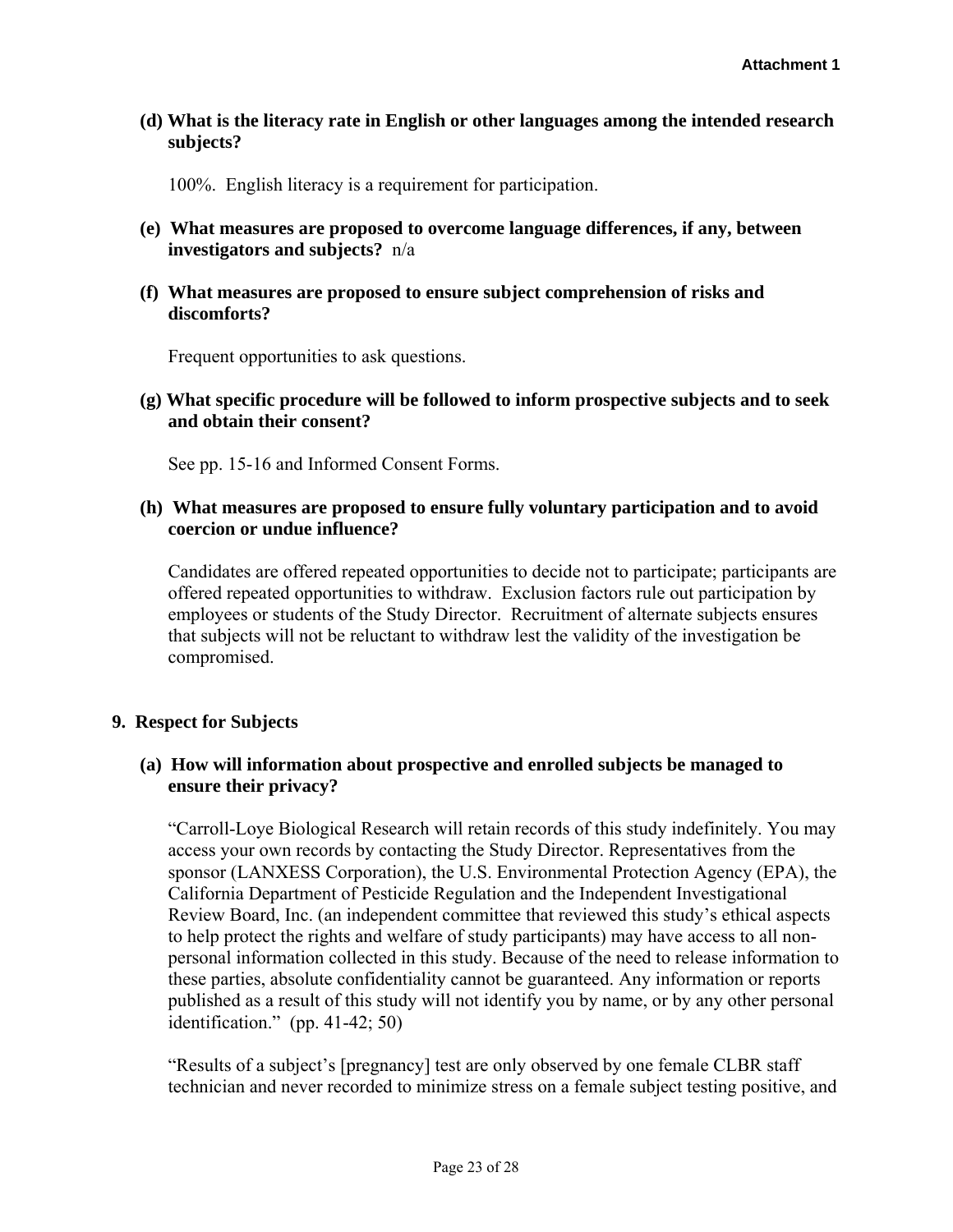minimize the possibility that other staff or subjects may become aware of the results of that test."  $(p. 9)$ 

Subjects are identified by name and subject number on the "Confidential Test Subject Information" form (p. 61). On all other data collection forms only the subject number is used. Recruitment of alternate subjects provides an opportunity for discrete withdrawal without explanation.

# **(b) How will subjects be informed of their freedom to withdraw from the research at any time without penalty?**

Subjects are so informed in the recruitment process (pp. 15-16) and in the Informed Consent Form (p. 42; 50):

"You understand that you are free to withdraw from this study at any time, and you agree to inform the Principal Investigator immediately if you intend to withdraw. It is understood that your decision to participate in this study or to withdraw from this study will not influence the availability of your future medical care and will involve no penalty or loss of compensation to which you are otherwise entitled. You may withdraw from this study at any time."

# **(c) How will subjects who decline to participate or who withdraw from the research be dealt with?**

Subjects who decide not to participate will simply go their way. Subjects identified as alternates, and any who withdraw from the research, will be paid for their time (p. 41; 50). How soon after withdrawing subjects would be able to leave the field study site would depend on how they got there; this is not explained.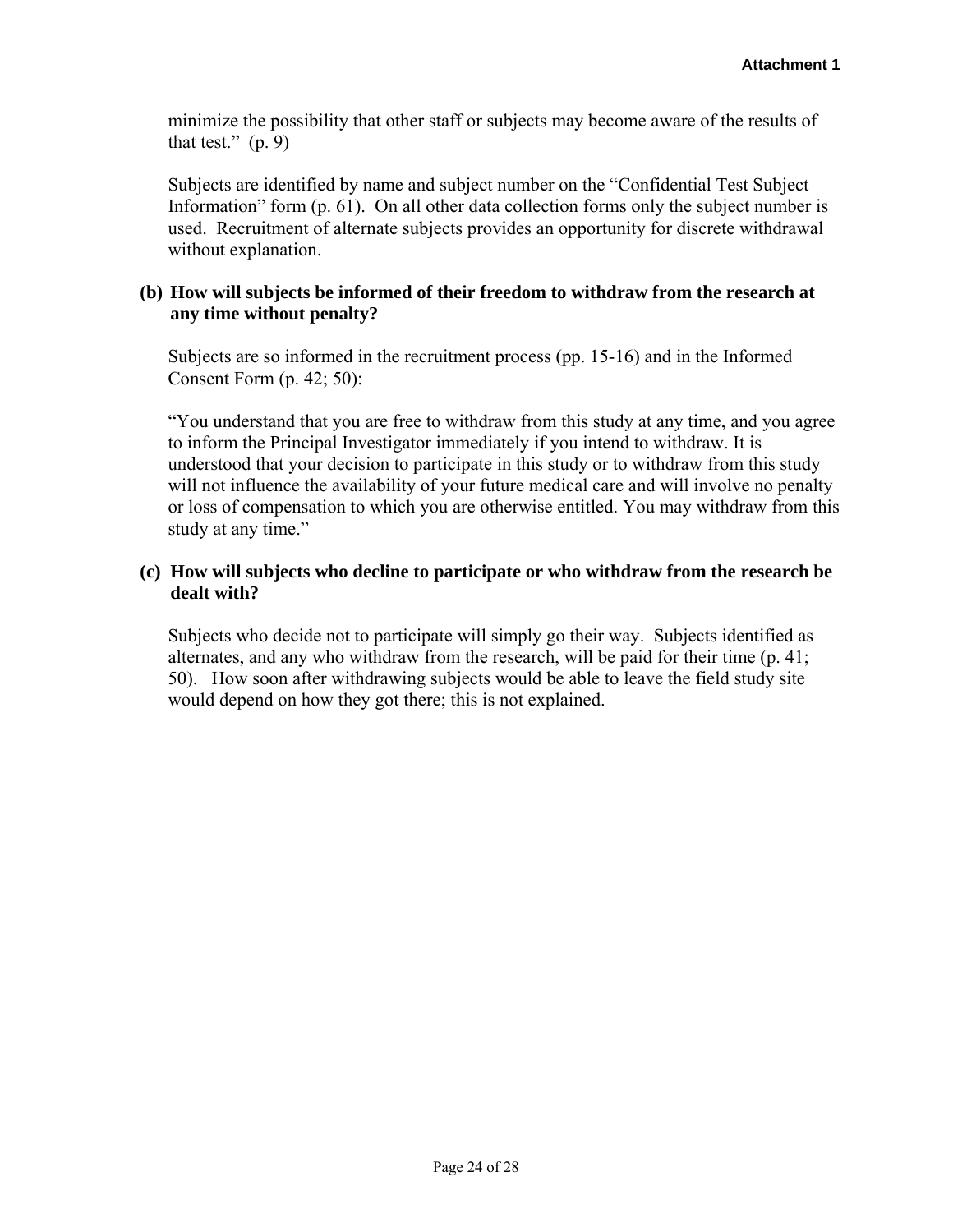### **§ 26.1111 Criteria for IRB approval of research Protocol LNX-002 (3/23/09)**

| <b>Criterion</b>                                                                                                                                                                                                                                                                                                                                                                                                                                                                                                                                                                                                                                                                                         | Y/N | <b>Comment/Page Reference</b> |
|----------------------------------------------------------------------------------------------------------------------------------------------------------------------------------------------------------------------------------------------------------------------------------------------------------------------------------------------------------------------------------------------------------------------------------------------------------------------------------------------------------------------------------------------------------------------------------------------------------------------------------------------------------------------------------------------------------|-----|-------------------------------|
| (a)(1)(i) Risks to subjects are minimized by using procedures which are consistent with<br>sound research design and which do not unnecessarily expose subjects to risk.                                                                                                                                                                                                                                                                                                                                                                                                                                                                                                                                 | Y   |                               |
| (a)(1)(ii) Risks to subjects are minimized, whenever appropriate, by using procedures<br>already being performed on the subjects for diagnostic or treatment purposes.                                                                                                                                                                                                                                                                                                                                                                                                                                                                                                                                   | N/A |                               |
| (a)(2) Risks to subjects are reasonable in relation to anticipated benefits, if any, to<br>subjects, and the importance of the knowledge that may reasonably be expected to<br>result. In evaluating risks and benefits, the IRB should consider only those risks and<br>benefits that may result from the research (as distinguished from risks and benefits<br>subjects would receive even if not participating in the research). The IRB should not<br>consider possible long-range effects of applying knowledge gained in the research (for<br>example, the possible effects of the research on public policy) as among those<br>research risks that fall within the purview of its responsibility. | Υ   |                               |
| (a)(3) Selection of subjects is equitable, taking into account the purposes of the<br>research and the setting in which it will be conducted, and being particularly cognizant<br>of the special problems of research involving vulnerable populations, such as<br>prisoners, mentally disabled persons, or economically or educationally disadvantaged<br>persons.                                                                                                                                                                                                                                                                                                                                      | Υ   |                               |
| (a)(4) Informed consent will be sought from each prospective subject or the subject's<br>legally authorized representative, in accordance with, and to the extent required by<br>§26.1116.                                                                                                                                                                                                                                                                                                                                                                                                                                                                                                               | Y   |                               |
| (a)(5) Informed consent will be appropriately documented, in accordance with, and to<br>the extent required by §26.1117.                                                                                                                                                                                                                                                                                                                                                                                                                                                                                                                                                                                 | Y   |                               |
| (a)(6) When appropriate, the research plan makes adequate provision for monitoring<br>the data collected to ensure the safety of subjects.                                                                                                                                                                                                                                                                                                                                                                                                                                                                                                                                                               | Y   |                               |
| (a)(7) When appropriate, there are adequate provisions to protect the privacy of<br>subjects and to maintain the confidentiality of data.                                                                                                                                                                                                                                                                                                                                                                                                                                                                                                                                                                | Y   |                               |
| (b) When some or all of the subjects are likely to be vulnerable to coercion or undue<br>influence, additional safeguards have been included in the study to protect the rights<br>and welfare of these subjects.                                                                                                                                                                                                                                                                                                                                                                                                                                                                                        | N/A |                               |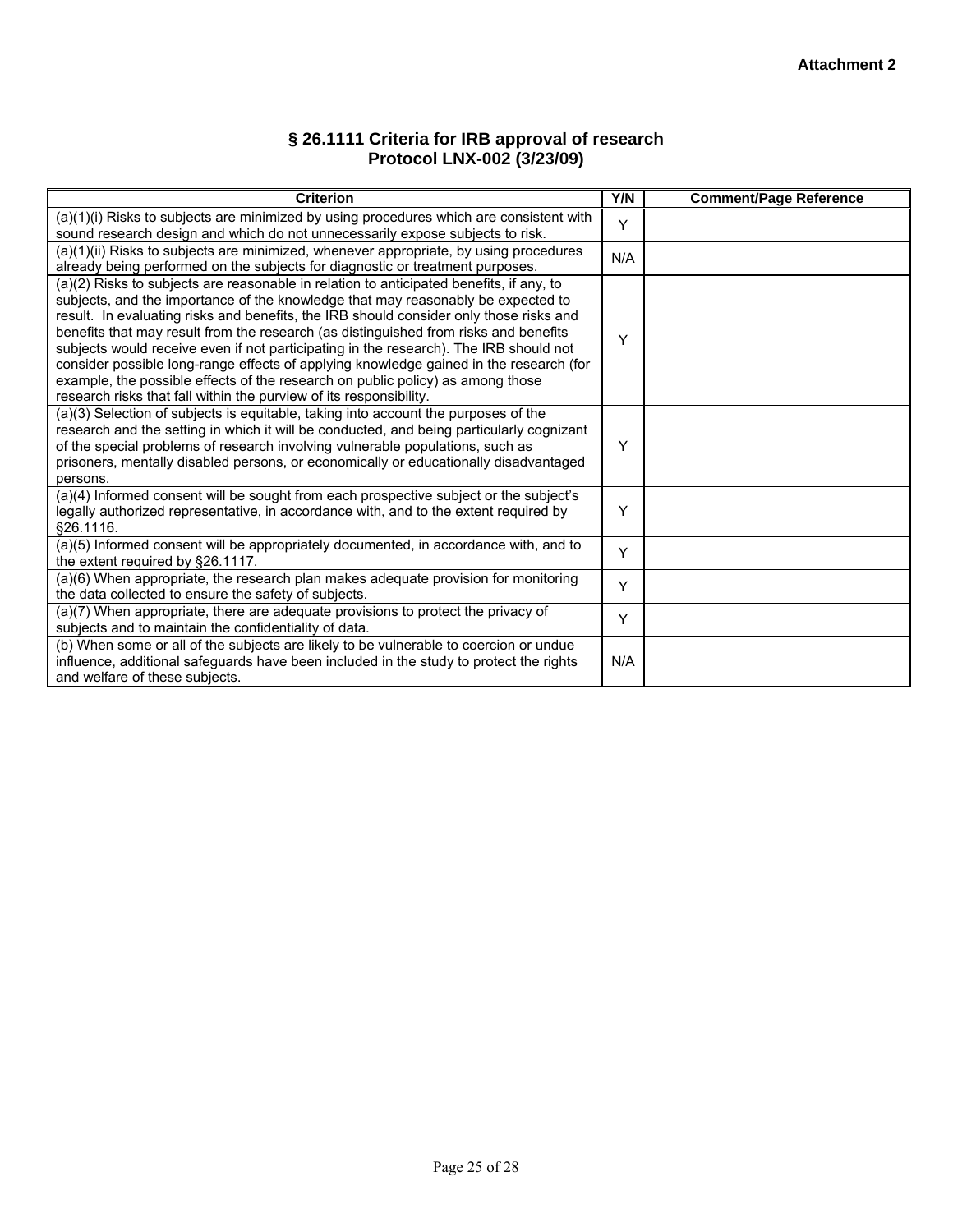### **§26.1116 General requirements for informed consent Protocol LNX-002 (3/23/09)**

| <b>Criterion</b>                                                                                                                                                                                                                                                                                                                                |     | <b>Comment/Page Reference</b>                                                                                                                                   |  |
|-------------------------------------------------------------------------------------------------------------------------------------------------------------------------------------------------------------------------------------------------------------------------------------------------------------------------------------------------|-----|-----------------------------------------------------------------------------------------------------------------------------------------------------------------|--|
| No investigator may involve a human being as a subject in research covered by this<br>subpart unless the investigator has obtained the legally effective informed consent of<br>the subject or the subject's legally authorized representative                                                                                                  |     | All subjects will provide legally effective<br>informed consent.                                                                                                |  |
| An investigator shall seek such consent only under circumstances that provide the<br>prospective subject or the representative sufficient opportunity to consider whether or<br>not to participate and that minimize the possibility of coercion or undue influence                                                                             |     | The procedure described in §§ 3.1 and<br>3.2 provides sufficient opportunity to<br>consider. and minimizes the possi-<br>bility of coercion or undue influence. |  |
| The information that is given to the subject or the representative shall be in language<br>understandable to the subject or the representative                                                                                                                                                                                                  | Y   | Information is clearly presented in plain<br>English                                                                                                            |  |
| No informed consent, whether oral or written, may include any exculpatory language<br>through which the subject or the representative is made to waive or appear to waive<br>any of the subject's legal rights, or releases or appears to release the investigator, the<br>sponsor, the institution or its agents from liability for negligence |     | CF contains no exculpatory language                                                                                                                             |  |
| (1) A statement that the study involves research, an explanation of the<br>shall be provided to each subject<br>purposes of the research and the expected duration of the subject's<br>participation, a description of the procedures to be followed, and identification<br>of any procedures which are experimental                            | Υ   | p. 34; 43                                                                                                                                                       |  |
| (2) A description of any reasonably foreseeable risks or discomforts to the<br>subject                                                                                                                                                                                                                                                          | Υ   | pp. 38-40; 47-49                                                                                                                                                |  |
| (3) A description of any benefits to the subject or to others which may<br>reasonably be expected from the research                                                                                                                                                                                                                             | Υ   | p. 41; 49                                                                                                                                                       |  |
| (4) A disclosure of appropriate alternative procedures or courses of<br>treatment, if any, that might be advantageous to the subject                                                                                                                                                                                                            | Υ   | p. 41; 49                                                                                                                                                       |  |
| (5) A statement describing the extent, if any, to which confidentiality of<br>records identifying the subject will be maintained                                                                                                                                                                                                                | Υ   | pp. 41-42; 50                                                                                                                                                   |  |
| (a) In seeking informed consent the following information<br>(6) For research involving more than minimal risk, an explanation as to<br>whether any compensation and an explanation as to whether any medical<br>treatments are available if injury occurs and, if so, what they consist of, or<br>where further information may be obtained    | Υ   | Compensation p. 41; 50<br>Treatment p. 40; 49                                                                                                                   |  |
| (7) An explanation of whom to contact for answers to pertinent questions<br>about the research and research subjects' rights, and whom to contact in the<br>event of a research-related injury to the subject                                                                                                                                   | Y   | p. 41; 49-50                                                                                                                                                    |  |
| (8) A statement that participation is voluntary, refusal to participate will<br>involve no penalty or loss of benefits to which the subject is otherwise<br>entitled, and the subject may discontinue participation at any time without<br>penalty or loss of benefits to which the subject is otherwise entitled                               | Υ   | p. 42; 50                                                                                                                                                       |  |
| (1) A statement that the particular treatment or procedure may involve risks to<br>elements<br>the subject (or to the embryo or fetus, if the subject may become pregnant)<br>which are currently unforeseeable                                                                                                                                 | Υ   | p. 40; 49                                                                                                                                                       |  |
| te, one or<br>so be<br>(2) Anticipated circumstances under which the subject's participation may be<br>terminated by the investigator without regard to the subject's consent<br>ರಾ ಸ                                                                                                                                                           | Y   | p. 42; 50-51                                                                                                                                                    |  |
| (3) Any additional costs to the subject that may result from participation in the<br>shall<br>research                                                                                                                                                                                                                                          | Y   | p. 41; 50                                                                                                                                                       |  |
| (4) The consequences of a subject's decision to withdraw from the research<br>ation<br>and procedures for orderly termination of participation by the subject                                                                                                                                                                                   | n/a |                                                                                                                                                                 |  |
| (b) When appropriat<br>more of the followin<br>(5) A statement that significant new findings developed during the course of<br>the research which may relate to the subject's willingness to continue<br>participation will be provided to the subject                                                                                          | Y   | p. 40; 49                                                                                                                                                       |  |
| (6) The approximate number of subjects involved in the study                                                                                                                                                                                                                                                                                    | Υ   | p. 35; 45                                                                                                                                                       |  |
| (e) If the research involves intentional exposure of subjects to a pesticide, the subjects<br>of the research must be informed of the identity of the pesticide and the nature of its<br>pesticidal function.                                                                                                                                   | Y   | p. 34; 43                                                                                                                                                       |  |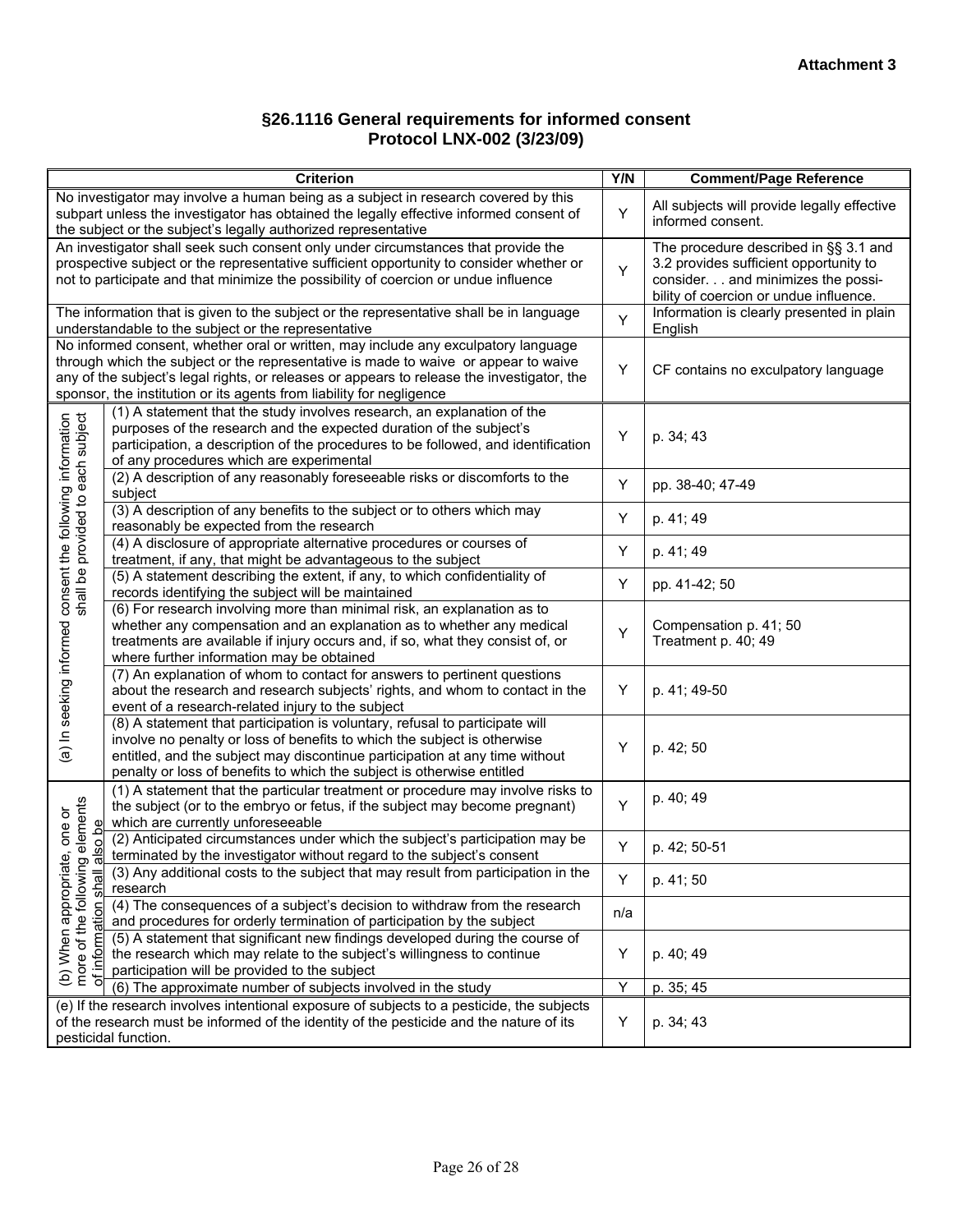## **§26.1117 Documentation of informed consent Protocol LNX-002 (3/23/09)**

| <b>Criterion</b>                                                                         | Y/N | <b>Comment/Page Reference</b>          |
|------------------------------------------------------------------------------------------|-----|----------------------------------------|
| (a) Informed consent shall be documented by the use of a written consent form            |     | Form pp. 34-42; 43-51                  |
| approved by the IRB and signed by the subject or the subject's legally authorized        | v   | Procedures pp. 15-16                   |
| representative. A copy shall be given to the person signing the form.                    |     |                                        |
| (b)(1) The consent form may be a written consent document that embodies the              |     | Proposed ICF meets requirements of     |
| elements of informed consent required by §26.1116. This form may be read to the          |     | §26.1116; procedure described in       |
| subject or the subject's legally authorized representative, but in any event, the        | v   | protocol §§ 3.1 and 3.2 provides       |
| investigator shall give either the subject or the representative adequate opportunity to |     | adequate opportunity to read it before |
| read it before it is signed; or                                                          |     | it is signed.                          |
| (b)(2) The consent form may be a short form written consent document stating that the    |     |                                        |
| elements of informed consent required by §26.1116 have been presented orally to the      |     |                                        |
| subject or the subject's legally authorized representative. When this method is used,    |     |                                        |
| there shall be a witness to the oral presentation. Also, the IRB shall approve a written |     |                                        |
| summary of what is to be said to the subject or the representative. Only the short form  | N/A |                                        |
| itself is to be signed by the subject or the representative. However, the witness shall  |     |                                        |
| sign both the short form and a copy of the summary, and the person actually obtaining    |     |                                        |
| consent shall sign a copy of the summary. A copy of the summary shall be given to the    |     |                                        |
| subject or the representative, in addition to a copy of the short form.                  |     |                                        |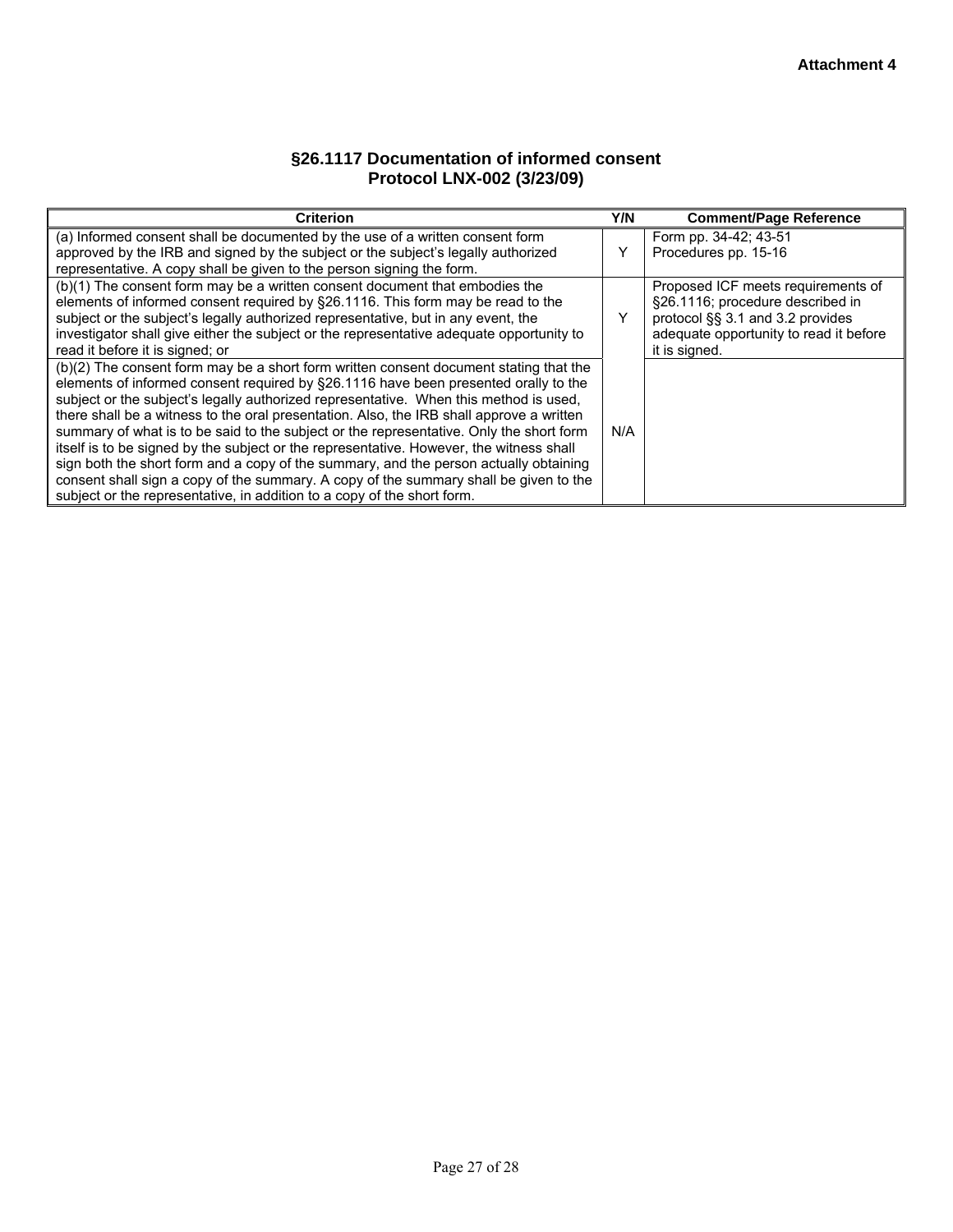#### **40 CFR 26.1125 Submission of proposed human research for EPA review Carroll-Loye LNX-003 (Version of 3/23/2009)**

Any person or institution who intends to conduct or sponsor human research covered by §26.1101(a) shall, after receiving approval from all appropriate IRBs, submit to EPA prior to initiating such research all information relevant to the proposed research specified by §26.1115(a), and the following additional information, to the extent not already included:

| <b>Requirement</b>                                                          |                                                                                                    |                                                                         | Y/N       | <b>Comments/Page Refs</b>    |
|-----------------------------------------------------------------------------|----------------------------------------------------------------------------------------------------|-------------------------------------------------------------------------|-----------|------------------------------|
|                                                                             |                                                                                                    | (1) Copies of                                                           |           | Original pp. 90-173;         |
|                                                                             | $\bullet$                                                                                          | all research proposals reviewed by the IRB,                             | Y         | Revised pp. 175-209          |
|                                                                             |                                                                                                    | scientific evaluations, if any, that accompanied the proposals          | n/a       |                              |
|                                                                             |                                                                                                    | reviewed by the IRB,                                                    |           |                              |
|                                                                             |                                                                                                    | approved sample consent documents,                                      | Y         | pp. 34-51                    |
|                                                                             |                                                                                                    | progress reports submitted by investigators, and reports of injuries    | n/a       |                              |
|                                                                             |                                                                                                    | to subjects.                                                            |           |                              |
|                                                                             |                                                                                                    | (2) Minutes of IRB meetings in sufficient detail to show                |           |                              |
|                                                                             | attendance at the meetings;                                                                        |                                                                         | Y         | pp. 215-216                  |
|                                                                             | actions taken by the IRB;<br>$\bullet$                                                             |                                                                         | Υ         |                              |
|                                                                             | the vote on these actions including the number of members voting                                   |                                                                         | Υ         | Specific changes made in CFs |
|                                                                             |                                                                                                    | for, against, and abstaining;                                           |           | not identified; basis for    |
|                                                                             | $\bullet$                                                                                          | the basis for requiring changes in or disapproving research;            | ${\sf N}$ | changes not recorded.        |
|                                                                             |                                                                                                    | a written summary of the discussion of controverted issues and          | n/a       |                              |
|                                                                             |                                                                                                    | their resolution.                                                       |           | No controverted issues.      |
|                                                                             |                                                                                                    | (3) Records of continuing review activities.                            | n/a       |                              |
|                                                                             |                                                                                                    | (4) Copies of all correspondence between the IRB and the investigators. | Y         | pp. 90-216                   |
|                                                                             | (5)                                                                                                |                                                                         |           |                              |
|                                                                             | $\bullet$                                                                                          | A list of IRB members identified by name; earned degrees;               | Y         | Separate document            |
|                                                                             |                                                                                                    | representative capacity; indications of experience such as board        |           |                              |
|                                                                             |                                                                                                    | certifications, licenses, etc., sufficient to describe each member's    |           |                              |
|                                                                             |                                                                                                    | chief anticipated contributions to IRB deliberations;                   |           |                              |
|                                                                             | $\bullet$                                                                                          | any employment or other relationship between each member and            | Υ         |                              |
|                                                                             |                                                                                                    | the institution, for example, full-time employee, a member of           |           |                              |
|                                                                             |                                                                                                    | governing panel or board, stockholder, paid or unpaid consultant.       |           |                              |
| All information relevant to the proposed research specified by § 26.1115(a) | (6) Written procedures for the IRB in the same detail as described in                              |                                                                         | Y         | Separate document            |
|                                                                             | §26.1108(a) and §26.1108(b).                                                                       |                                                                         |           |                              |
|                                                                             | (7) Statements of significant new findings provided to subjects, as required<br>by §26.1116(b)(5). |                                                                         | n/a       |                              |
|                                                                             |                                                                                                    | (1) The potential risks to human subjects                               | Υ         | pp. 6-9                      |
|                                                                             | ᡩ                                                                                                  | (2) The measures proposed to minimize risks to the human                | Y         | pp. 6-10                     |
|                                                                             | $§ 1125(a)$<br>discussion c<br>subjects;                                                           |                                                                         |           |                              |
|                                                                             |                                                                                                    | (3) The nature and magnitude of all expected benefits of such           | Y         | p. 10                        |
| to the                                                                      |                                                                                                    | research, and to whom they would accrue                                 |           |                              |
|                                                                             |                                                                                                    | (4) Alternative means of obtaining information comparable to what       | Y         | p. 6                         |
|                                                                             | σ                                                                                                  | would be collected through the proposed research; and                   |           |                              |
| The following Information, to tr<br>The following Information, to tr        |                                                                                                    | (5) The balance of risks and benefits of the proposed research.         | Y         | p. 10 (very weak)            |
|                                                                             |                                                                                                    | §1125(b): All information for subjects and written informed consent     | Y         | Original pp. 121-138         |
|                                                                             | agreements as originally provided to the IRB, and as approved by the IRB.                          |                                                                         |           | As approved pp. 34-51        |
|                                                                             | §1125(c): Information about how subjects will be recruited, including any                          |                                                                         | Υ         | p. 13                        |
|                                                                             | advertisements proposed to be used.                                                                |                                                                         |           |                              |
|                                                                             | §1125(d): A description of the circumstances and methods proposed for                              |                                                                         | Υ         | pp. 15-16                    |
|                                                                             | presenting information to potential human subjects for the purpose of                              |                                                                         |           |                              |
|                                                                             |                                                                                                    | obtaining their informed consent.                                       |           |                              |
|                                                                             | §1125(e): All correspondence between the IRB and the investigators or                              |                                                                         | Υ         | pp. 90-216                   |
|                                                                             | sponsors.                                                                                          |                                                                         |           |                              |
|                                                                             | §1125(f): Official notification to the sponsor or investigator that                                |                                                                         | Y         | pp. 211-212                  |
|                                                                             | research involving human subjects has been reviewed and approved by                                |                                                                         |           |                              |
|                                                                             | an IRB.                                                                                            |                                                                         |           |                              |